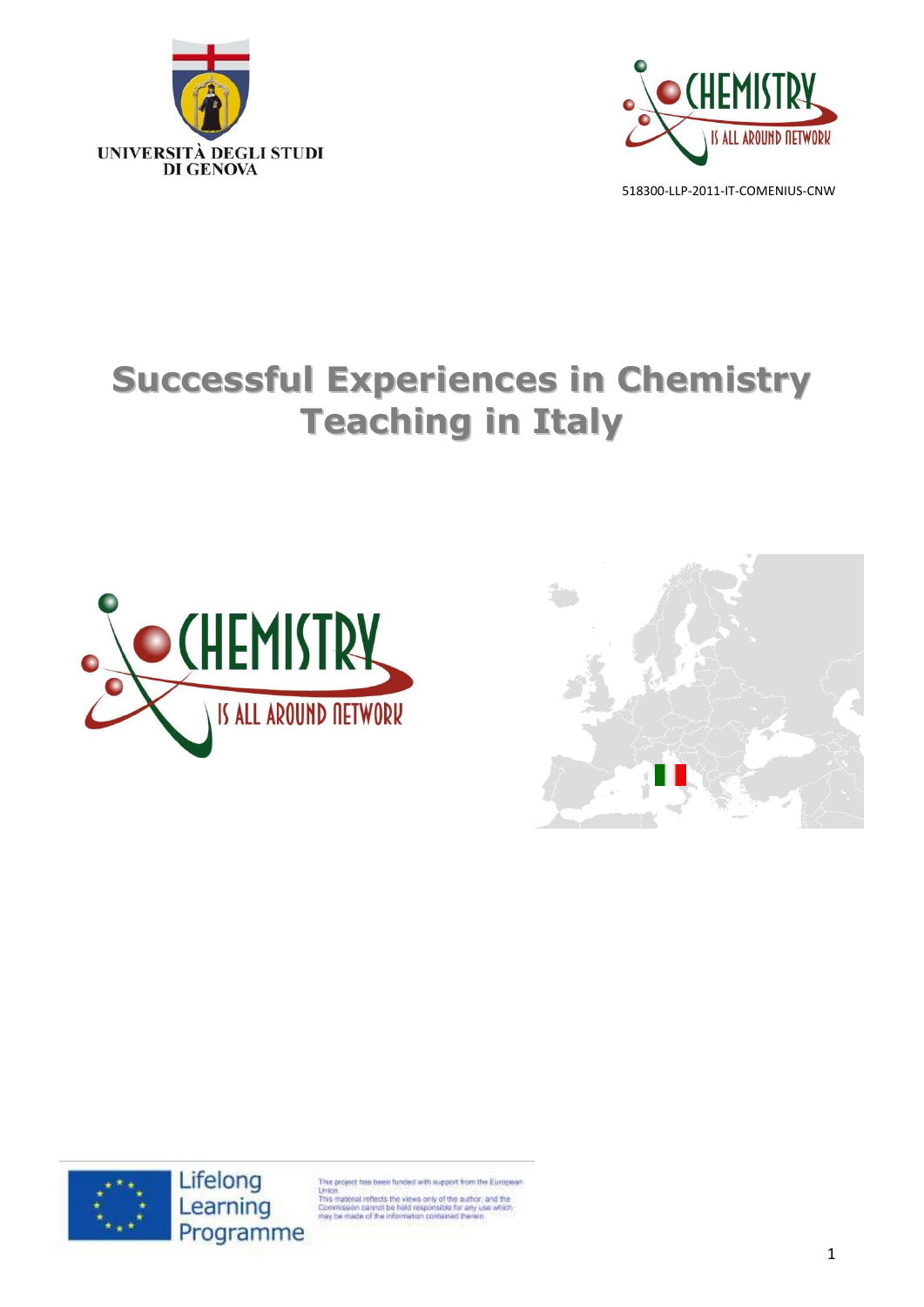



#### **SUCCESSFUL EXPERIENCES IN CHEMISTRY TEACHING IN ITALY**

#### **LAURA RICCO, MARIA MADDALENA CARNASCIALI**

DEPARTMENT OF CHEMISTRY AND INDUSTRIAL CHEMISTRY, UNIVERSITY OF GENOA GENOA, ITALY *marilena@chimica.unige.it*

## **Abstract**

*The national report on successful experiences in chemistry teaching focuses mainly on the presentation of seven valuable experiences performed in Italian schools and on the description of the testing carried out to further enhance the database of ICT resources available on the project portal of Chemistry Is All Around Network.*

*The seven successful experiences are based on the laboratory approach, that is the action of the student in situation and comply with the New National Guidelines 2012 for the Italian school system, which outline a teaching based on the development of competences.*

*According with the aim of competence development, seven ICT resources were tested in classroom by the teachers involved in the project: a description of how they were used and the evaluation of the results obtained are reported in this paper and, more in detail, in the project portal .*

## **1. Introduction**

As often teachers underline, textbooks are an essential tool and a good point of reference for students, but they are not sufficient to teach chemistry in a significant way. For this reason, teachers often look for sources from which to get updates on scientific knowledge, but also on teaching methodologies and on successful experiences that can help the learning. These considerations became even more valuable in 2012, when the New National Guidelines of the Italian school system [1] (see section 3) established the framework of key competences for lifelong learning defined by the European Parliament as the reference horizon to work towards.

The teaching for competences made essential to renew the teaching of disciplines, especially the sciences, away from the previous transmissive teaching and focusing on the action in situation of the student. Teachers are encouraged to teach using a laboratory approach and are often looking for successful experiences suitable to stimulate the active role of their students.

The teachers involved in the project were interviewed and stated that the search for such tools consists almost always in consulting Internet by keywords: this is obviously risky and dispersive, because on internet you can find everything, but not everything is to be considered valuable. Sites or portals dedicated to providing educational material, proven and certified by experts, are rare and certainly not well disseminated.

The most cited site belongs to the publisher *Zanichelli*. The textbooks by Zanichelli are the most common in Italian schools of each grade. The site [2] gives access to useful material such as concept maps, power point lessons, interactive questionnaires for students, videos and more.

There are also sites of universities and schools that provide educational materials performed or used by their teachers.



Lifelong Learning Programme

his project has been funded with support from the European Union<br>This material reflects the views only of the author, and the<br>Commission cannot be held responsible for any use which<br>may be made of the information contained therein.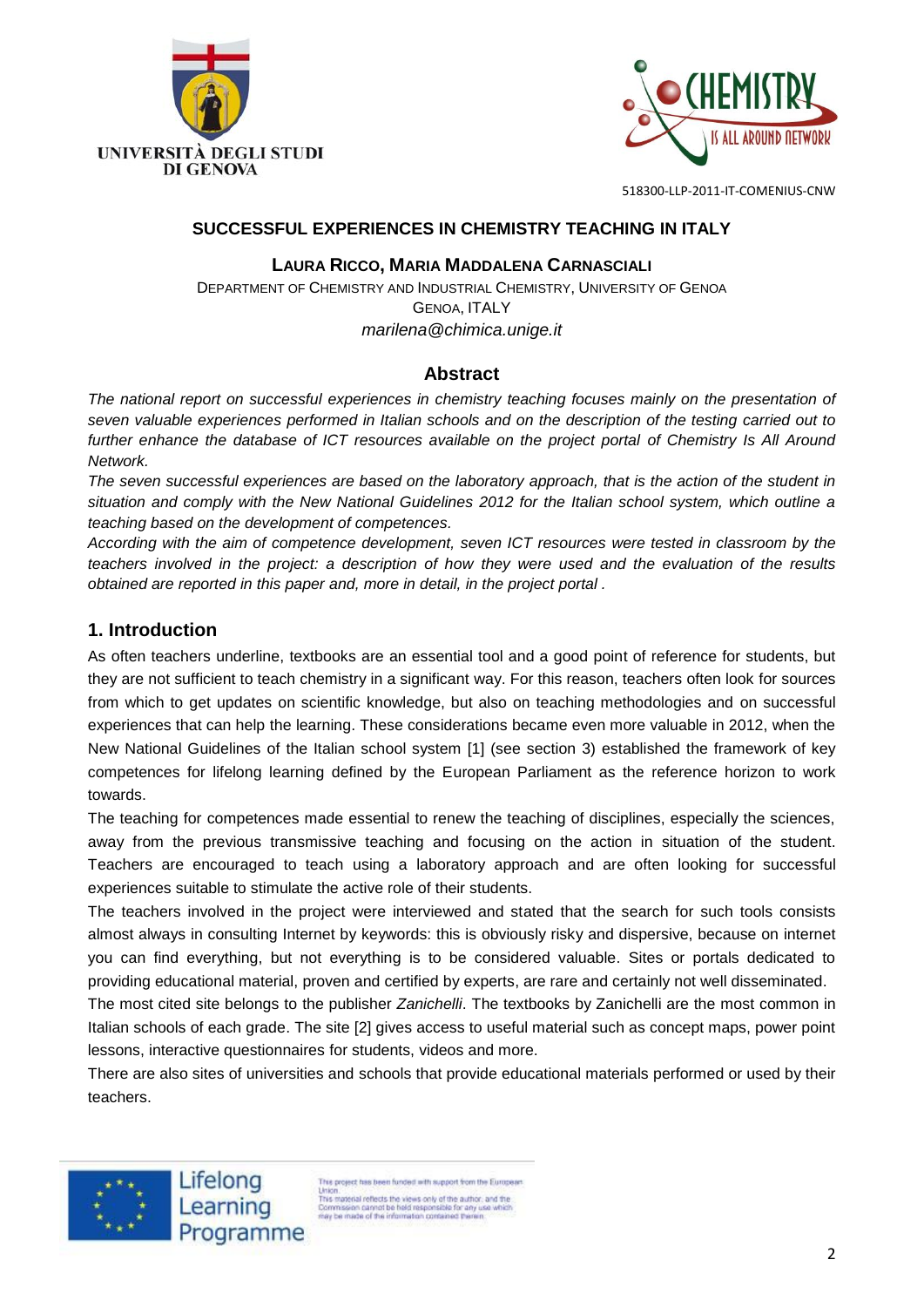



For what concerns ICT resources, the site *PhET Interactive Simulations* [3], a project at the University of Colorado Boulder, provides several simulations, even in Italian: this site is known and used by science teachers who want to include digital resources in their teaching methodology.

Finally, talking about successful experiences provided online, the site of the national project *PLS (Scientific Degrees Plan)* is strongly recommended by the Ministry of Education (MIUR). The PLS has often been presented and described in the activities of *Chemistry Is All Around Network* therefore, for more details, please refer to the documents previously provided [4] and to the project site [5] where a number of successful experiences, designed and carried out by universities for secondary schools throughout Italy, are accessible.

Good sources to address scientific issues at school are also some magazines (also available in digital format), such as:

- *Le Scienze*: is a monthly magazine devoted to scientific popularization. It is the Italian edition of Scientific American. In addition to basic science, it pays particular attention to the impact of science and technology to technical progress [6].
- *Linx Magazine* -the magazine of science for class: it is addressed to teachers and dedicated to the teaching of the sciences. It provides insights, updates, practical learning activities, exercises and questionnaires for students [7].
- *Nuova secondaria*: is a magazine dedicated to the cultural and professional training of teachers and school leaders of secondary school. It provides didactic disciplinary paths, inserts that in each issue deal with a multidisciplinary theme, discussions focused on "cases" of legislation, critical presentations about educational policies and professional culture [8].
- *CnS – La Chimica nella Scuola*: is a national reference point for researchers in education and many chemistry teachers that can find important insights for educational activities, numerous successful experiences described in detail and possibility of update [9].
- The Ministry of Education also strongly encourages the use of digital resources in the teaching of disciplines, with the aim of developing a transversal key competence: the digital competence involves the confident and critical use of Information SocietyTechnology (IST) for work, leisure and communication [10].

# **2. Key competences and their development in chemistry education**

The concept of competence comes in the Italian school from 2000 (Berlinguer - De Mauro reform), and is finally "coded" by DM n. 139 of 22 August 2007, which introduces New National Guidelines for the second cycle and compulsory education up to sixteen years.

The New National Guidelines of September 2012 [1] expressed more clearly that the Italian school system takes, as reference horizon to work towards, a framework of eight key competences for lifelong learning defined by the European Parliament and the Council of the European Union [10].

Competences are defined as a combination of knowledge, skills and attitudes appropriate to the context. Key competences are those which all persons need for personal fulfillment and development, active citizenship, social inclusion and employment:



is project has been funded with support from the European Union<br>This material reflects the views only of the author, and the<br>Commission cannot be held responsible for any use which<br>may be made of the information contained therein. Programme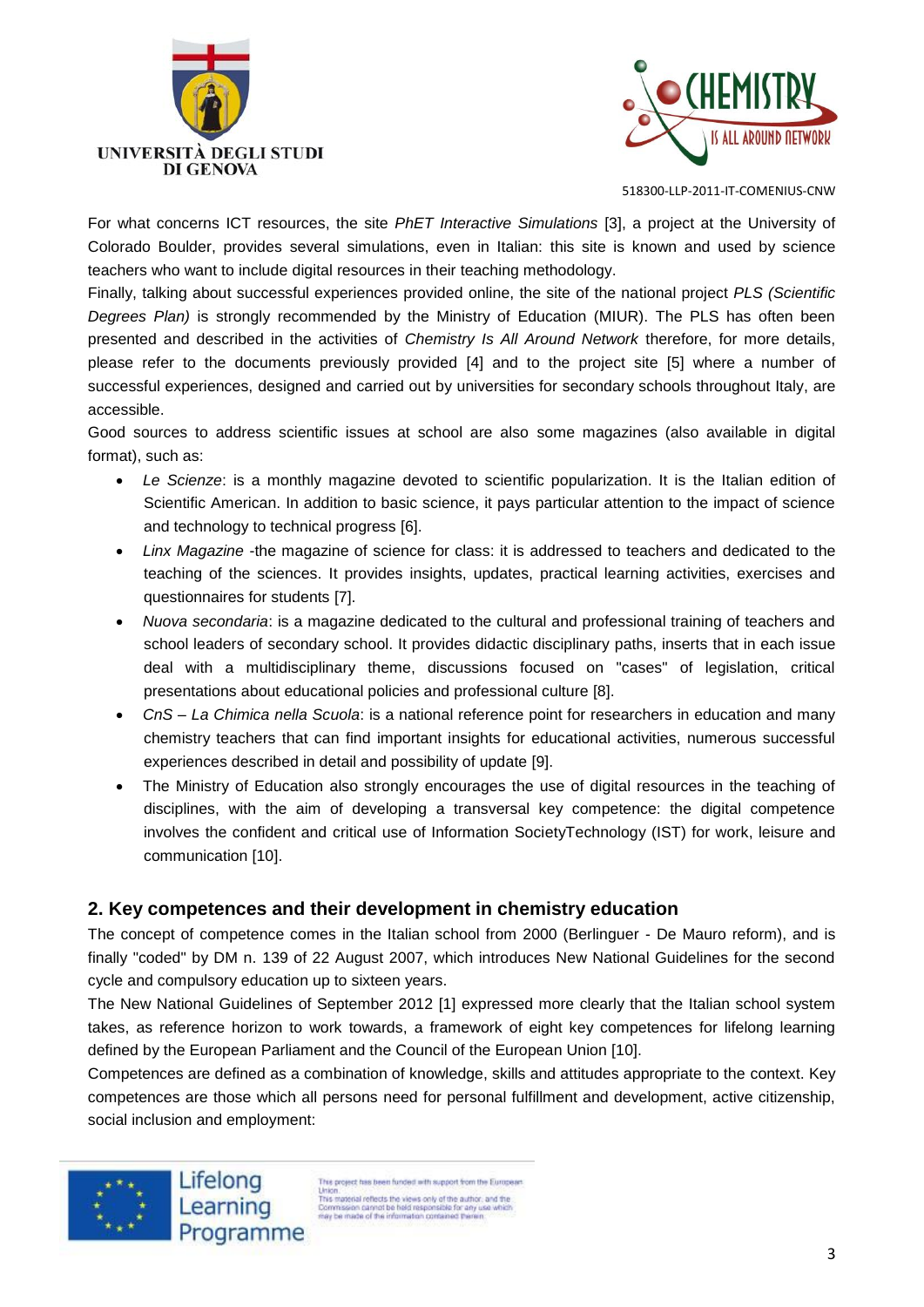



- 1. Communication in the mother tongue
- 2. Communication in foreign languages
- 3. Mathematical competence and basic competences in science and technology
- 4. Digital competence
- 5. Learning to learn
- 6. Social and civic competences
- 7. Sense of initiative and entrepreneurship
- 8. Cultural awareness and expression

Starting from the 2012-2013 school year, primary and lower secondary schools (first cycle of education) rework the training offer, taking as reference the New National Guidelines. The teaching for competences is thus officially introduced also in primary and secondary school.

Accordingly, the objective of the first cycle of education becomes the achievement of goals for the development of key competencies, goals clearly stated for each discipline, in the New National Guidelines.

In the case of sciences, the goals that the student has to attain at the end of lower secondary school are expressed globally for chemistry, physics, biology, astronomy and earth science [11]:

- the student explores and experiments, in the laboratory and outdoors, the unfolding of the most common phenomena, imagines and tests the causes, researches solutions to problems using the knowledge acquired;
- he develops simple schematization and modeling of facts and phenomena using, when appropriate, to take suitable measures and simple formalization;
- he recognizes in his body structure and operations at macroscopic and microscopic levels, is aware of his potential and limitations;
- he has a view of the complexity of the system of the living and of the evolution over time, recognizes their diversity, the basic needs of animals and plants and ways to meet them in specific environmental contexts;
- he is aware of the role of the human community on Earth and adopts environmentally responsible way of life;
- he links the development of science to the development of human history;
- has curiosity and interest towards the main problems related to the use of science in the field of scientific and technological development.

In order to help schools to conform the chemistry/science curriculo to the New National Guidelines, the Didactic Division of the Italian Society of Chemistry provides a proposal for primary [12] and lower secondary schools [13].

The study of chemistry during the upper secondary school, as starts from the above-mentioned goals of learning, aims at continuing the development of key competencies, *in primis* the competence in science and technology. "Competence in science refers to the ability and willingness to use the body of knowledge and methodology employed to explain the natural world, in order to identify questions and to draw evidencebased conclusions. Competence in technology is viewed as the application of that knowledge and



is project has been funded with support from the European Union.<br>This material reflects the views only of the author, and the<br>Dommassion cannot be held responsible for any use which<br>may be made of the information contained therein.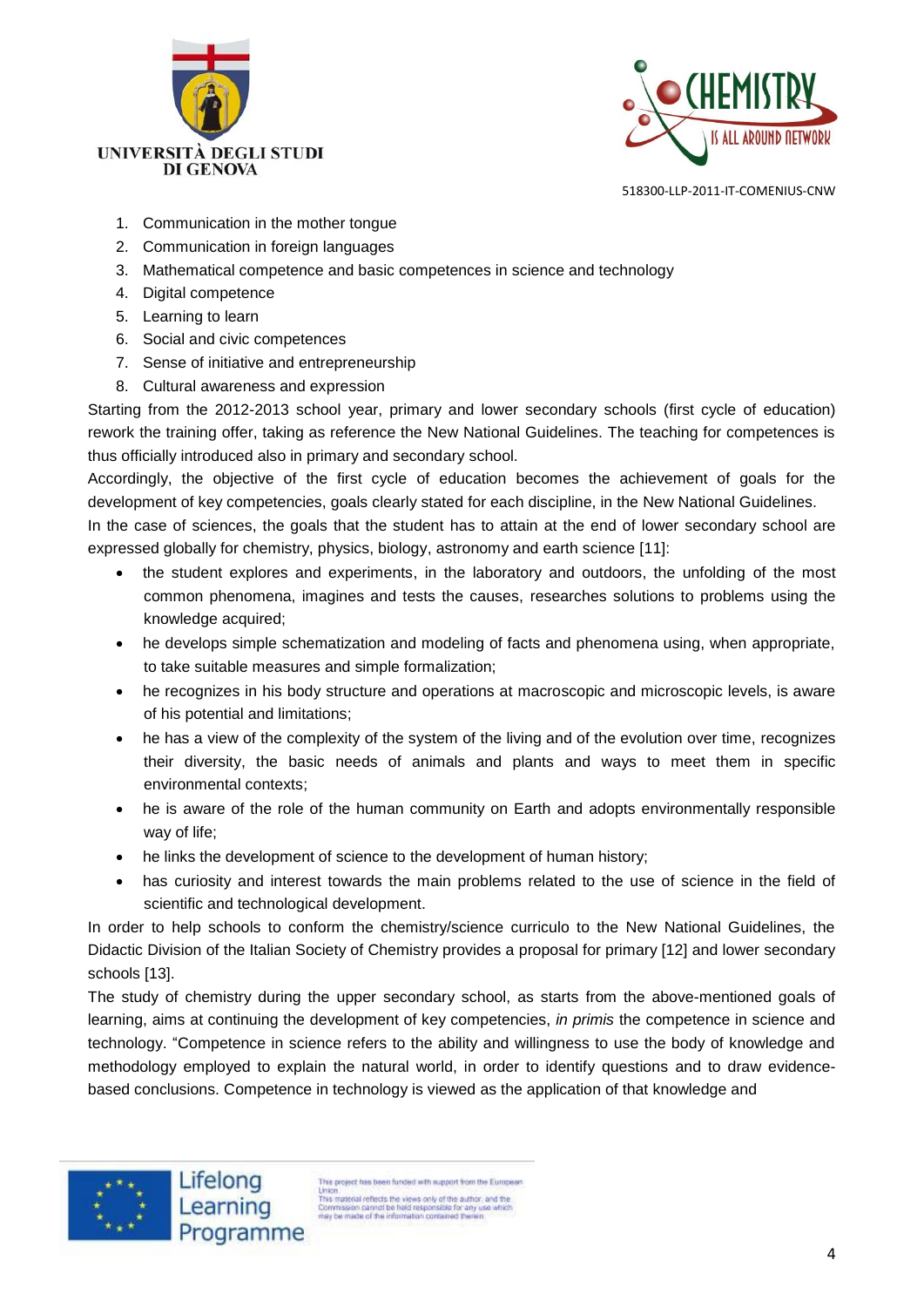



methodology in response to perceived human wants or needs. Competence in science and technology involves an understanding of the changes caused by human activity and responsibility as an individual citizen" [10].

# **3. Examples of successful experiences**

# **3.1 First approach to the periodic table of elements. A historical-epistemological approach to the teaching of chemistry [14]**

Authors**:** *Alberto Regis, Ezio Roletto*

#### **Experience description**

It is frequently suggested that the history of chemistry can be used in teaching the subject on the account of supposed parallels between the learning process and the development of science. This idea is put into practice in the teaching sequence described in this paper, aimed at bringing high school students to build up the foundations of the periodic table of the elements. Learning situations are based on thought provoking problems concerning the macroscopic properties of simple substances: to answer these questions, students may refer to the same information used by Mendeleev to build up the principle of periodicity. The learning situations bring the students to deal also with two important chemical concepts: those of simple substance and element which are frequently confused in teaching.

The sequence presented in this article has been tested over several years in several classes and essentially aims to bring students to "rebuild" the backbone of the periodic table, reasoning on the same chemical information that was available to Mendeleev: the atomic weights of the elements and the physical and chemical properties of some simple substances and compounds. The historical approach has the advantage of making students retrace the intellectual path of Mendeleev, highlighting the difficulties and the various hypotheses that were subsequently deemed acceptable or rejected.

As a first activity, each student is provided with a sheet of paper format A21 and a set of nineteen cards on the following elements: potassium, hydrogen, lithium, boron, beryllium, magnesium, aluminum, bromine, chlorine, sulfur, sodium, calcium, silicon, oxygen, fluorine, arsenic, carbon, nitrogen, phosphorus. Then, the following delivery is assigned: "order, in the way you think more appropriate, the cards you received, pasting them on the sheet of paper. On the same sheet, write, in order of importance, the criteria used to order the cards".

The subsequent activities, which are described in detail in the publication, aim to improve the first draft of the periodic table built by the students, using new information, the guidance of the teacher, the work in small groups and the comparison between the different views.

Finally, the inclusion of new elements in this periodic table leads to verify the criterion used to sort the elements and to discover the concept of periodicity.

#### **Experience assessment**

The approach described in the paper was readily accepted by most of the students, who become involved by problematic questions which require them to think, reflect, reason, make predictions and draw conclusions.



Lifelong Learning Programme

his project has been funded with support from the European Union<br>This material reflects the views only of the author, and the<br>Commission cannot be held responsible for any use which<br>may be made of the information contained therein.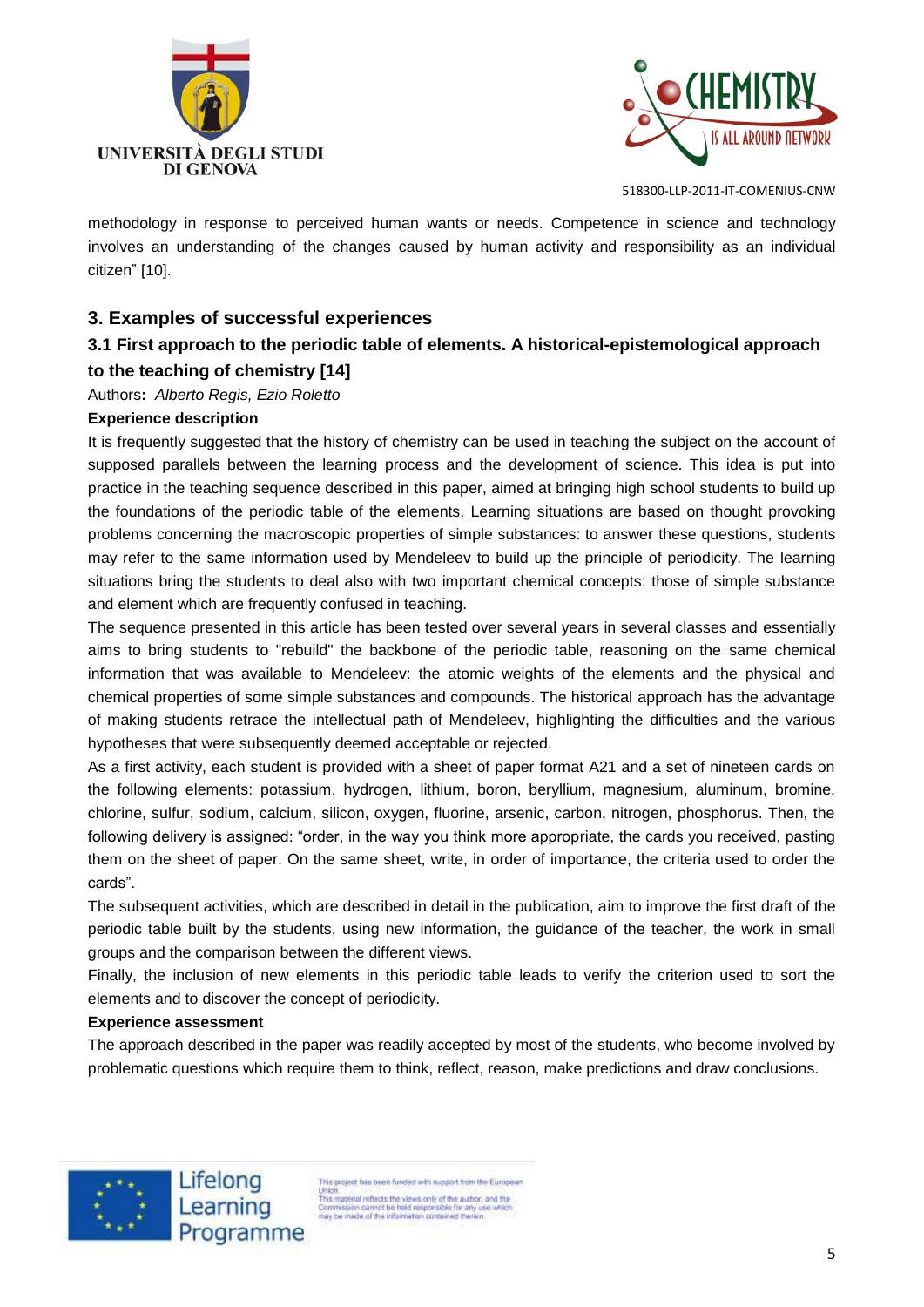



Offering students the opportunity to work in first person to the development of the structure of the periodic table, as Mendeleev did, allowed them to build the concept of periodicity in the operating mode, as a result of a personal path to the knowledge.

From the point of view of science education, the historical setting is much more educational than the traditional one, in which knowledge is systematized and where you forget all the attempts of other scientists, the different approaches and the first inconsistencies.

The specific disciplinary knowledge and the learning objectives have been achieved in a satisfactory way.

# **3.2 Growing in European dimension [15]**

#### Author: *Nadia Zamboni*

#### **Experience description**

The article is the description of how an ICT resource in English was used to teach chemistry at lower secondary school. The teacher, Nadia Zamboni, used it to experience the CLIL methodology in building science and digital skills. The whiteboard gave an essential support because it favored the cooperative work, through continuous sharing moments between groups of pupils.

Chemistry at home, the interactive section of the site Chemistry Is All Around Us, provided interesting insights to undertake, with laboratorial approach, a path of observation and reflection on a common chemical reaction such as that between vinegar and baking soda. The students, divided into groups, have explored part of the resource, focusing on the reaction and collecting information on some factors affecting it. The English texts have also allowed an unusual approach to the specific terminology in a foreign language, which has become part of the learning process. Each group, after choosing an experimental variable to be tested among quantity, temperature and concentration of reactants, presented the activity to the other schoolmates, in the form of self-managed project. At the end of the activity, the teacher required a scientific report including both the work done in the first person and the one made by the other groups. The activities were also supported by the implementation of worksheets in Italian / English, provided by Nadia Zamboni and compiled by the students, again through a mode of cooperation extended to the entire class. The details of the work, carried out with a second class of lower secondary school degree, were recently published online and are freely available.

#### **Experience assessment**

The article is important because it describes a successful experience carried out as part of this project (Chemistry Is All Around the Network), taking advantage of one of the tools provided by the previous project "Chemistry Is All Around Us. The educational activities built in this way underline the effectiveness of the efforts made by the countries participating in the projects and demonstrate the interest of schools and teachers to new teaching methodologies, whether under the guidance of researchers and experts.

The work described was carried out by the teacher of an associated school, which is involved in educational projects and agrees in working not only in a national but also in a European dimension. For a teacher it is definitely difficult to take courses using new teaching methods, especially when he/she did not received the necessary training. However, the article shows that the support of selected material and the guidance of



Lifelong Learning Programme

his project has been funded with support from the European Union.<br>
This transition feeds the views only of the author, and the<br>
This transition cannot be hidd responsible for any use which<br>
may be made of the information contained therein.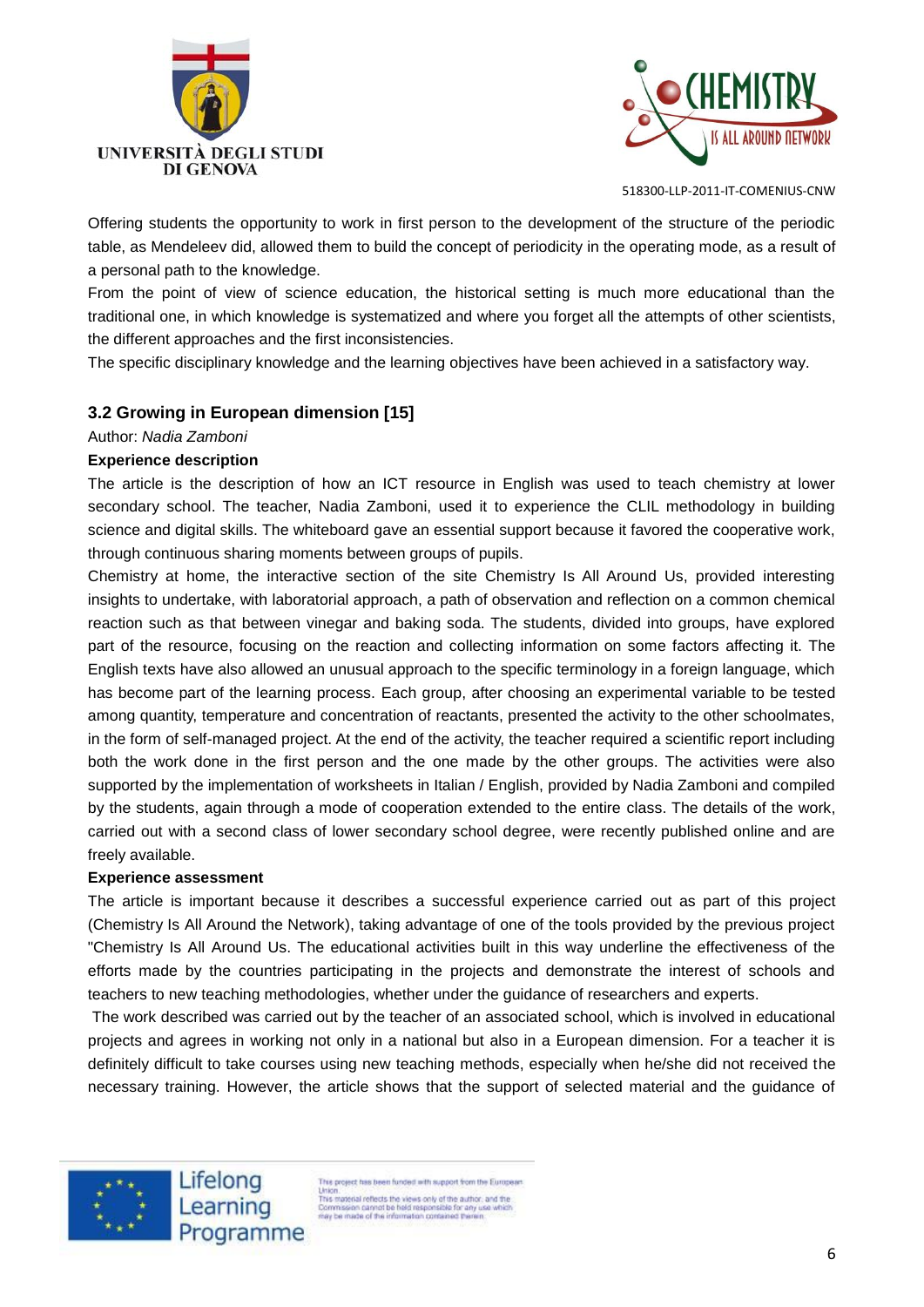



experienced people (people involved in the project), make this task easier and the chances of success increase.

Moreover, the use that the author made of the ICT resource, shows that it is possible, and useful, to work siding different methodologies (as in this case: work in groups, practical activities and digital resources). The result is the improving of the learning, due to a good student motivation and to the satisfaction of the different learning styles.

# **3.3 Introduction to carbohydrates in upper secondary school: 1. a laboratory path inspired by everyday life [16]**

Authors**:** *Maria Maddalena Carnasciali, Laura Ricco, Alessandra Minguzzi*

#### **Experience description**

The laboratory path, constituted by 6 activities, has been designed within the Scientific Degrees Plan – Chemistry Area – Liguria Region. Carbohydrates have been chosen as a subject of the path, proposed to the fourth year of upper secondary school, so as to reconcile the skills of teachers, mostly biological, with a chemistry topic curricular and suitable for interdisciplinary connections.

Moreover, the presence of carbohydrates in the daily life is likely to provide many opportunities for practical activities, appropriate to arouse curiosity and interest in the students and educational integration by teachers. The paper proposes a sequence of 6 experiences linked with the process of bread making.

Activity 1) Filling in a table relative to the generality of certain carbohydrates of common use, assisted by 'taste' and solubility tests;

Activity 2) Bread making with different types of flour and yeast and construction of the leavening curve;

Activity 3) Separation of gluten and starch from a mixture of water and wheat flour;

Activity 4) Colorimetric test for the evaluation of the presence of starch in foods;

Activity 5) Colorimetric test for the evaluation of the presence of proteins in foods;

Activity 6) Application of colorimetric tests to analyze the two components separated during the activity 3.

In order to make more effective the sequence of experiences, the scientific report has to be required, of course after an exhaustive discussion of actions, observations and results carried out in the classroom, under the guidance of the teacher and as conclusion of the path.

Each experience is described in detail, as well as the related considerations made on the basis of students' behavior and learning. Moreover, the paper provides all the laboratory sheets, complete with information about the topics, detailed instruction about how to work and questions to be answered.

#### **Experience assessment**

The laboratory path had a huge success because it was carried out in many classes of scientific and classic licei, for a total of about 800 students. The laboratory activities were carried out by university researchers while the task of teachers was to introduce biochemistry before the foreseen practical activities, discuss the results in conclusion and correct the scientific reports written by students.

This path had a great success, as because students worked with motivation, as because teachers have received support and valuable material to improve itself in a field where they feel weak.



his project has been funded with support from the European Union<br>
This material reflects the views only of the author, and the<br>
This material reflects the views only of the author, and the<br>
Dommasion cannot be held responsible for any use which<br>
may be made of the information cont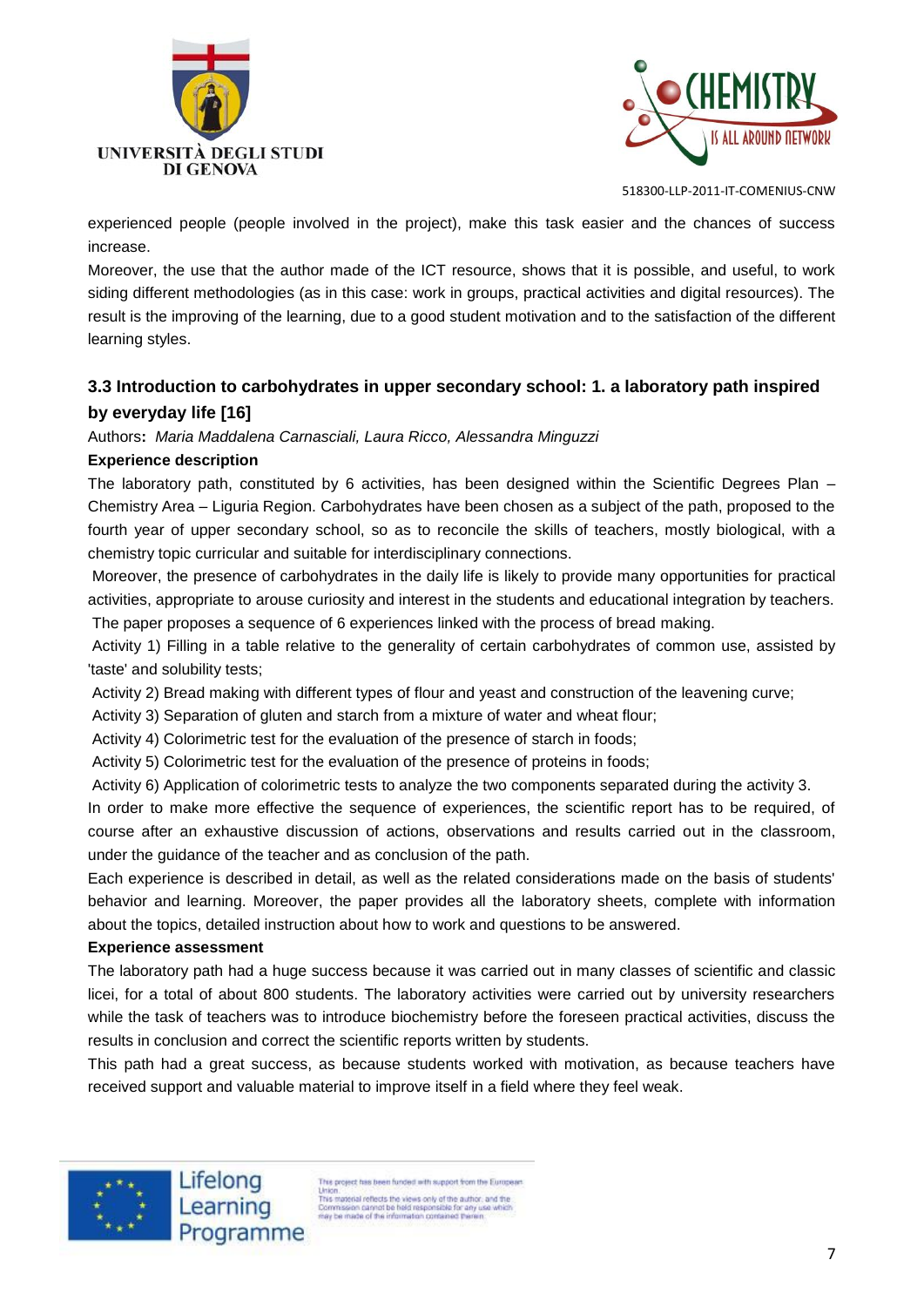



#### **3.4 Laboratory experiences to study gaseous substances at lower secondary school [17]**

## Authors**:** *Pierluigi Riani*

#### **Experience description**

An experimental work is presented, addressed to the acquisition of the concept of materiality of gases. The reference school level is the lower secondary school (pupils aged 11 – 14 years), but the work can be adapted to the last years of primary school and to the first years of upper secondary school. The experiments involve mainly the sensorial aspects. The article proposes a sequence of experiences made with materials that are easy to find and not expensive: mainly water, syringes, plastic cups and little more for further deepening. Below, a brief description of the sequence of activities is provided.

- 1. Air can be seen. This can be showed by emptying in a glass of water a syringe full of air.
- 2. Air can be touched: sensations caused by the flow of air on the palm of the hand.
- 3. The air can be poured: the experiment works underwater, with a glass upside down
- 4. The air exerts a thrust and is compressible: for this purpose, two syringes connected by a flexible tube are needed simply
- 5. Air occupies a space: this experience can be realized in two distinct levels, the first is purely qualitative, while the second is quantitative and needs to do measurements. The first case needs a jar with hermetic cap drilled in two points, two flexible plastic tubes and a small funnel. In the second case, more complex, the construction of a hydro pneumatic bathroom is required.

The sequence was proposed in some lower secondary schools and aroused interest of pupils, also because they were very glad of working with water. Main problems are linked to the need of keeping a suitable behavior: activities are not games but a way to learn. Times to carried out the whole sequence are long and, in order to obtain good results, it is needed not to hurry. The objective to be achieved is not the fulfilment of the experience, but its understanding and students generally have no need for a very short time, even if they work with commitment. Considering the large number of experiments, the teacher who wants to carry out them all and does not have the necessary time can share the tasks among the students; in this way they will have a practical demonstration of how scientific work is often a collective work, in which everyone uses the results obtained by others.

#### **Experience assessment**

The science textbooks for lower secondary school suggest, almost always, demonstrating the "materiality" of the gaseous state with the weighing. They proceed with a normal rubber balloon: first a deflated balloon is weighed, then it is swollen and weighted again. It is found that the weight is increased: the increase is thus due to the weight of the air. Unfortunately the weighing must be of high precision in order to have a reliable result; as it is well known, balances are not present at schools and when available, their precision is low. Moreover, the above demonstration is not sufficiently effective for young people and their idea of gas remains abstract and dangerously mnemonic. In order to get a significant learning of the concept of gaseous substance, it is necessary to follow a more "sensorial approach", as the one described in the article: air can be seen, air can be touched, air can be decanted, air can exert a thrust.



Lifelong Learning Programme

his project has been funded with support from the European Union<br>This material reflects the views only of the author, and the<br>Commission cannot be held responsible for any use which<br>may be made of the information contained therein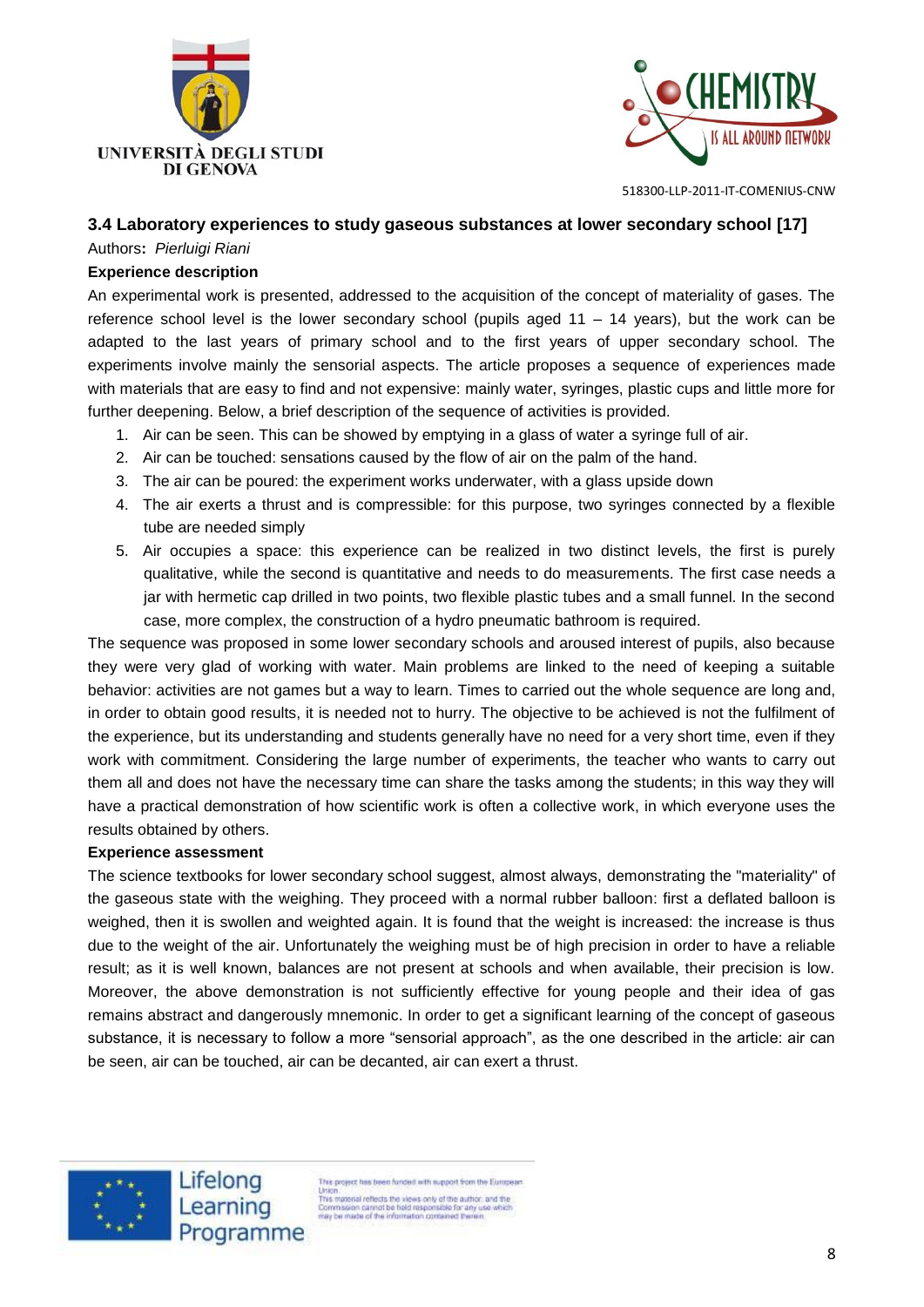



## **3.5 Olives in** *salamoia* **and fruit in syrup [18]**

Authors**:** *Giuseppina Caviglia and Lia Zunino*

#### **Experience description**

The article shows the design and realization of an activity in science education carried out in two classes of primary school (third and fourth year). The theme, the acquisition of the concept of solid substance soluble in water, is about chemistry but the primary goal of the work is to develop first skills necessary for the study of experimental sciences.

The work with children started in a motivating context, the preparation of pickled olives. From this, the need to observe, describe, classify, discuss and formulate hypotheses, developed a further activity that helped to refine the language and to formulate, at the end of the long process of observation and research, a shared definition of soluble solid substance.

The paper describes the detailed sequence of activities carried out, the considerations of the two teachers step by step, the involvement of their little pupils and, eventually, the results in terms of learning and developments of skills.

#### **Experience assessment**

The points of strength of the work are the following:

- the teacher has a role of activator of processes;
- discussions allowed students to develop communication and argumentative skills;
- the request of designing, putting the kids in a position to do so autonomously, opens the door to the creativity of everyone, even the weakest;
- The work is developed in terms of observation and description of phenomena and not on their interpretative explanation. This setting is appropriate for a primary school, because an explanation would require the knowledge about the structure of matter that children of this age cannot control and understand but only "believe", trusting in the teacher or the textbook.

# **3.6 Toward a significant approach to scientific knowledge: an interdisciplinary proposal for primary school. [19]**

Authors**:** *Aldo Borsese, Barbara Mallarino, Ilaria Rebella, Irene Parrachino*

## **Experience description**

The authors of the publication belong to a research group composed by experts in chemistry teaching and primary school teachers. They planned and put into practice some interdisciplinary teaching proposals for primary schools,

focused on the chemical process of dissolution, using the group's own educational materials.

The educational paths are all based on laboratory teaching: the pupils observe and describe, formulate hypotheses,

plan and test, store and interpret the data they get. The definition of some scientific terms, cooperatively made up by the

class, represent the conceptual synthesis of the whole work.

The work is composed by more steps.



is project has been funded with support from the European Union.<br>This material reflects the views only of the author, and the<br>Dommassion cannot be held responsible for any use which<br>may be made of the information contained therein. Programme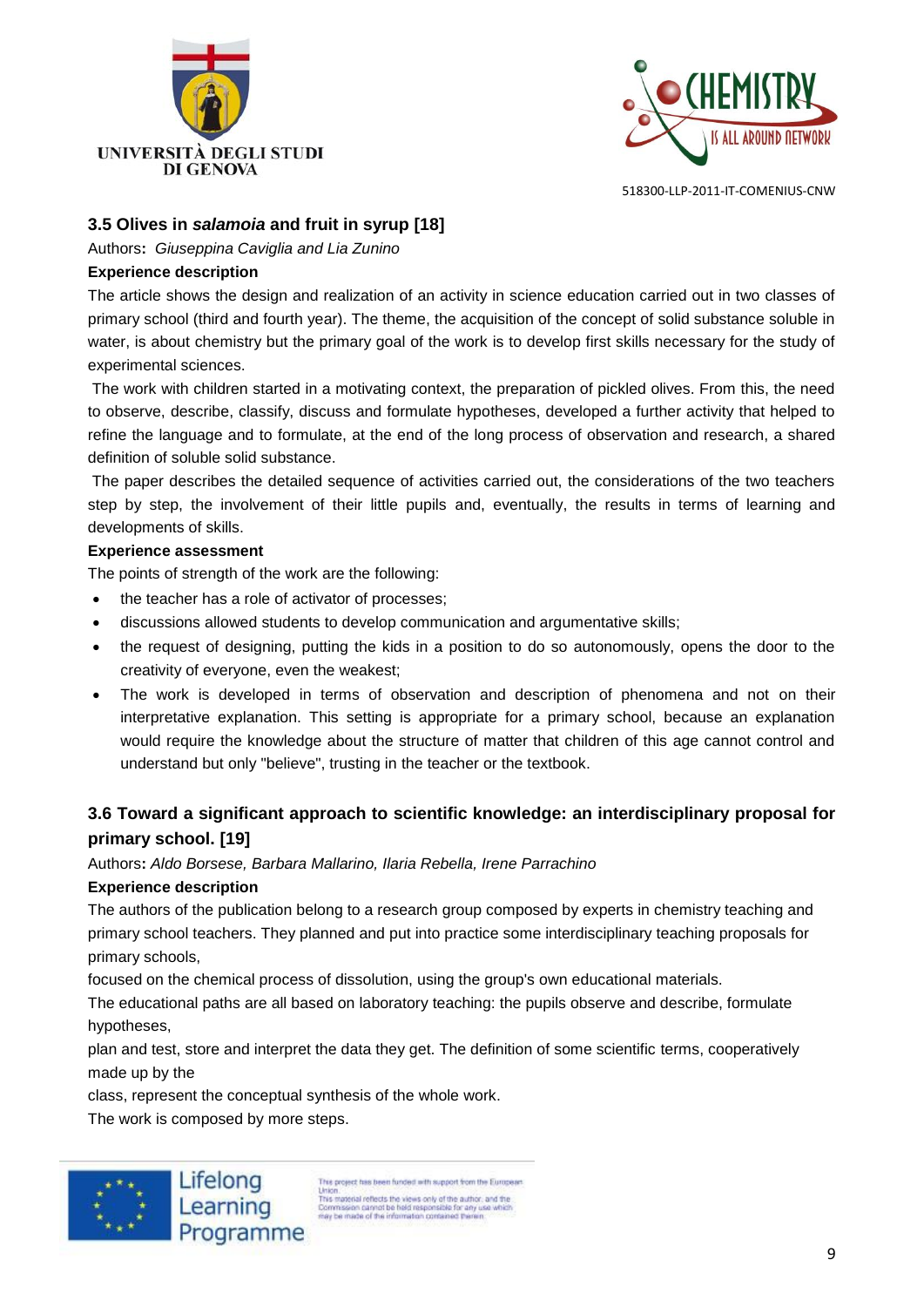



During the first step, the group paid particular attention to the acquisition of lexical and conceptual requirements necessary for further work, arriving at the construction of a shared definition of "solid substance soluble in water" (i.e. "A solid substance is soluble in water, that dissolves in water, when ... no longer visible grains and the liquid is colorless transparent or colored transparent") until building, in later years, the concepts of conservation of mass, concentration and saturation.

In the second step, the acquired concepts were recovered and a deepening of the observed aspects was done ("The grains are not seen or are not there more? What can we do to determine this? How much salt can we dissolve in a glass of water? How can I do to produce a larger amount of solution with the same shade of color?") until arriving to the definition of "concentration" as ratio between non homogeneous quantities, by linking experiences carried out in different situations during all five years (measurements, decimals, fraction and percentage concept, intuitive concept of proportion).

Then, a conclusive discussion was carried out, aiming to remember what is a solution, as it is recognized, what solutions were prepared in the past and what features were identified.

It was followed by an individual production: "What determines the concentration of a solution?". The answers were shared and discussed.

Finally teachers proposed a task to verify the learning; the results were generally satisfactory: even children who had made mistakes, showed to have internalized many of the concepts discussed.

#### **Experience assessment**

This proposal is very significant as first approach to solubility concept and solutions. The children will improve their logical competences and their skills in self-evaluation, comparing their points of view with their classmates. They will also develop their linguistic and metacognitive abilities. The results obtained have proved the formative value of the methodology we are suggesting. We believe that a such careful planning of educational settings will stimulate and motivate students towards the development of cognitive autonomy.

## **3.7 Website of the Scientific Degrees Plan - area of chemistry - Liguria section [20]**

Authors**:** *Maria Maddalena Carnasciali, Laura Ricco*

#### **Experience description**

This is the official website of the Scientific Degree Plan - Area of Chemistry - Liguria Section. It is powered by the Department of Chemistry and Industrial Chemistry (DCCI) of Genoa University.

The website is a reliable and rich source of successful experiences to teach chemistry at upper secondary school. The experiences proposed by the site were designed and carried out in several schools by researchers of the above Department.

The website is very useful because successful experiences are laboratoral paths and all needed tools to reply them are provided; in fact, detailed laboratory sheets are provided as well as power point presentations that teachers can use to introduce the different topics linked to the laboratory activities.

On the left side of the homepage there is the menu of the laboratorial paths available and widely experienced:

- laboratories with DCCI
- laboratories with enterprises

Laboratories with DCCI are four different paths dealing with:



his project has been funded with support from the European Union.<br>
This material reflects the views only of the author, and the<br>
This may be made of the information contained themen<br>
may be made of the information contained themen<br>
may be made of the information contained themen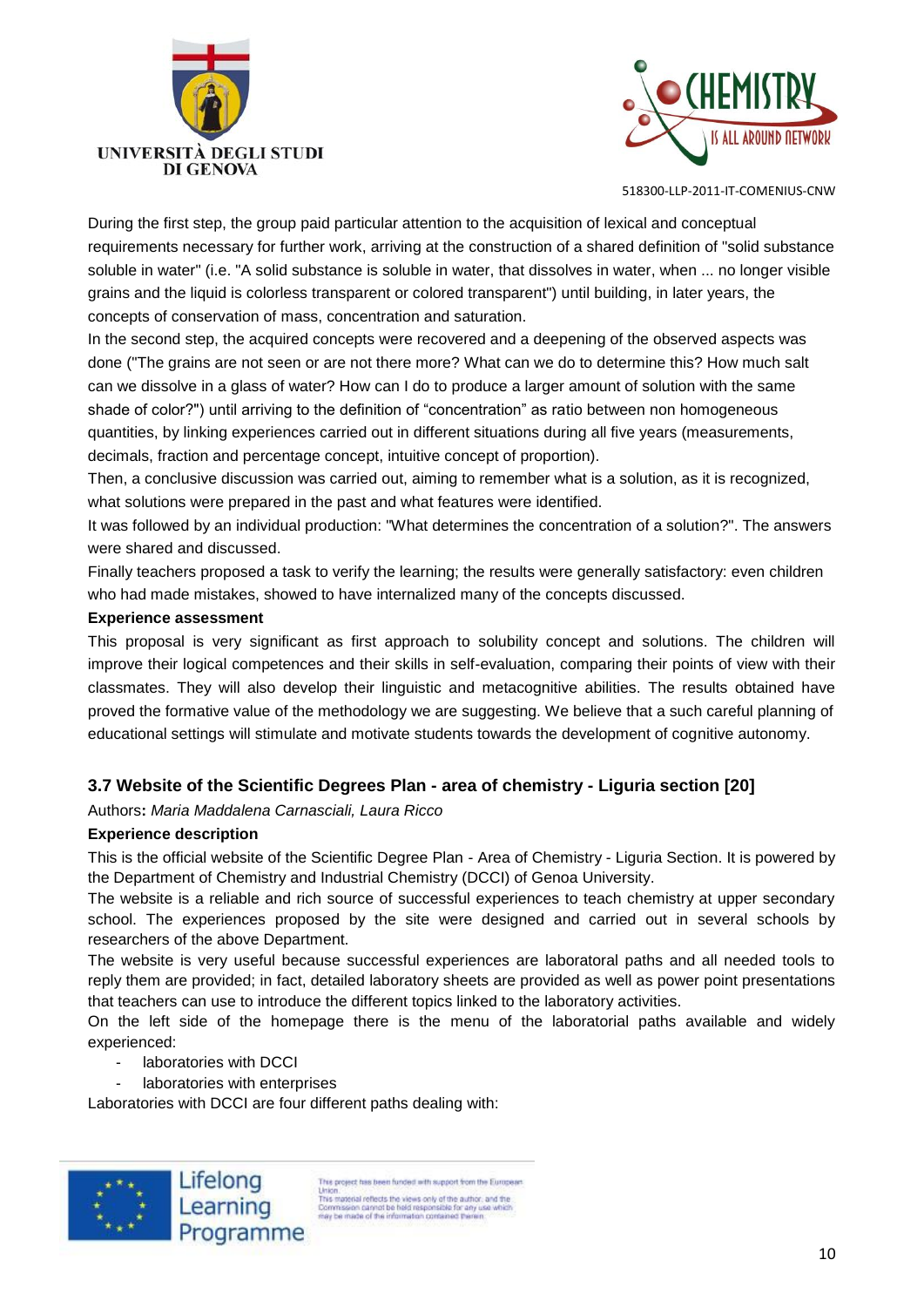



- 1. Interaction between light and matter
- 2. Pressure and temperature
- 3. Polymers and plastics
- 4. Carbohydrates and proteins

and were developed on the basis of interest and necessity expressed by teachers of schools involved in the project.

Laboratories with enterprises were developed in collaboration with enterprises located in Liguria Region and kindly available to show students the working reality of a chemist. The aim was to design and provide activities very similar to those carried out by chemist working in the above enterprises. The following paths are uploaded on the project website:

- 1. laboratory activities linked to Porto Petroli SpA (dealing with plastics)
- 2. laboratory activities linked to Acquarium of Genoa (dealing with water analysis and purification)
- 3. laboratory activities linked to Scientific Police of Genoa (dealing with forensic chemistry)
- 4. laboratory activities linked to Flli Parodi SpA (dealing with cosmetics and soaps)

## **Experience assessment**

The Scientific Degrees Plan is, actually, the most active and widespread project at national level to improve the teaching of some scientific discipline at upper secondary school. It is financed from the Ministry of Education since the first edition, in 2005. The project was born to face the alarming decrease of enrolments to some scientific courses of degree, chemistry included; year by year, it realized a great success in improving the teaching-learning methodology in upper secondary school so as to become a reference point for many teachers.

Our institution, the Department of Chemistry and Industrial Chemistry, has been the local coordinator of PLS-Chemistry for the Liguria region since 2005. The activities that are carried out within the project are designed so as to provide a form of continuous training; in fact, teachers are actively involved in:

- meeting for the production of admission tests for the degree course in chemistry;
- seminars on current topics of chemistry or teaching methodologies;
- meeting to design practical activities to be carried out in the laboratory;
- implementation of laboratory activities with students

The part devoted to the laboratory is usually the most popular, as for the enthusiasm of the students, as because teachers feel not prepared in this area and require help. The collaboration between teachers and university researchers enabled to organize many laboratory activities, carried out both at the Department and at school.

# **4. The impact of the project on successful experiences**

The work of this last year has been particularly challenging for everyone involved because it has allowed us to work in concrete way on tools to teach chemistry and to experiment with students, who are the end beneficiaries.

As every year, the workshop enabled many teachers to meet and share experiences and concerns, and to get valuable tips from the experts.



his project has been funded with support from the European Union.<br>This material reflects the views only of the author, and the<br>Commission cannot be hild responsible for any use which<br>may be made of the information contained therein<br>may be made of the information contained therein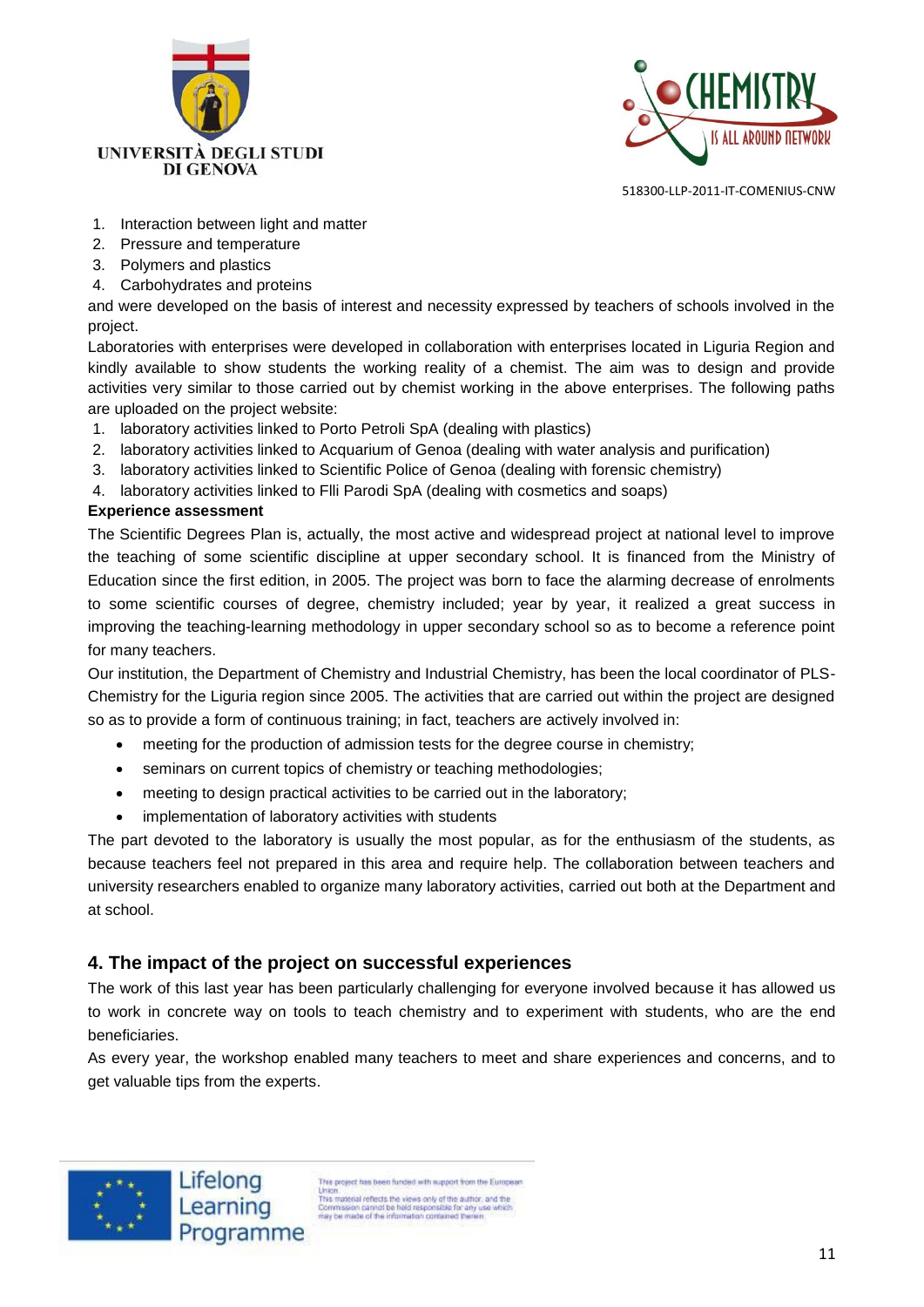



The most important innovation of this year was not planned initially as a project activity. It was designed and introduced in order to reinforce the objectives and the project impact on school environment and to enrich the portal with attractive and useful material for teachers.

Following the promoter proposal, during the partners' meeting held in Limerick (27-28 November 2013) all partners agreed that it is necessary to test ICT teaching resources in classroom and in structured way. So, the teachers involved chose and used some portal resources with their students, then producing reports. These reports, uploaded on the new portal section called "testing", contain testimonials and suggestions for educational paths that can be followed and supported by the above tools, tips and considerations from teachers. In particular, the report structure is the following:

- teacher name, affiliation, role in the project
- topics related to the resource
- examples of learning objectives
- practical information regarding the use of the site/simulation.
- information about the class that was involved in the testing
- suggestion for use (how the resource was used and possible alternatives about how the resource can be used)
- considerations about the resource (insights into student use / thinking, teacher's conclusions)
- supporting info (es. worksheets produced by the teacher, if available)
- As highlighted in the next paragraphs, the testing of ICTs in classroom, one ICT resource in particular, was transferred to the national project *Scientific Degrees Plan* as activity carried out in different secondary schools by university researchers, in collaboration with teachers.

## **4.1 Workshop**

The workshop on "Successful experiences" took place in March, the 26<sup>th</sup>, at the Department of Chemistry and Industrial Chemistry of Genoa

It gathered experts, teachers (also from associated schools) and university staff involved in the project "Chemistry Is All Around Network".

The agenda of the workshop was the following:

- *Presentation of national activities born to support CIAA\_NET objectives*
- *Focus on teachers' and experts' personal successful experiences*
- *Discussion on teaching resources tested at national level*
- *Planning of future work*

The project highlighted the different requirements in terms of chemical teaching in schools. For example, from discussions held during the last year workshop, it was found that:

"it is important to have the opportunity to experiment different approaches and methods under the guidance of experts in order to avoid numerous mistakes due to the lack of experience"

"the discussion on ICT resources has highlighted the difficulties that currently schools have in using them .... the lack of teacher training in using digital tools and applications"



is project has been funded with support from the European Union.<br>This moterial reflects the views only of the author, and the<br>Commission cannot be hield responsible for any use which<br>may be made of the information contained therein<br>may be made of the information contained therein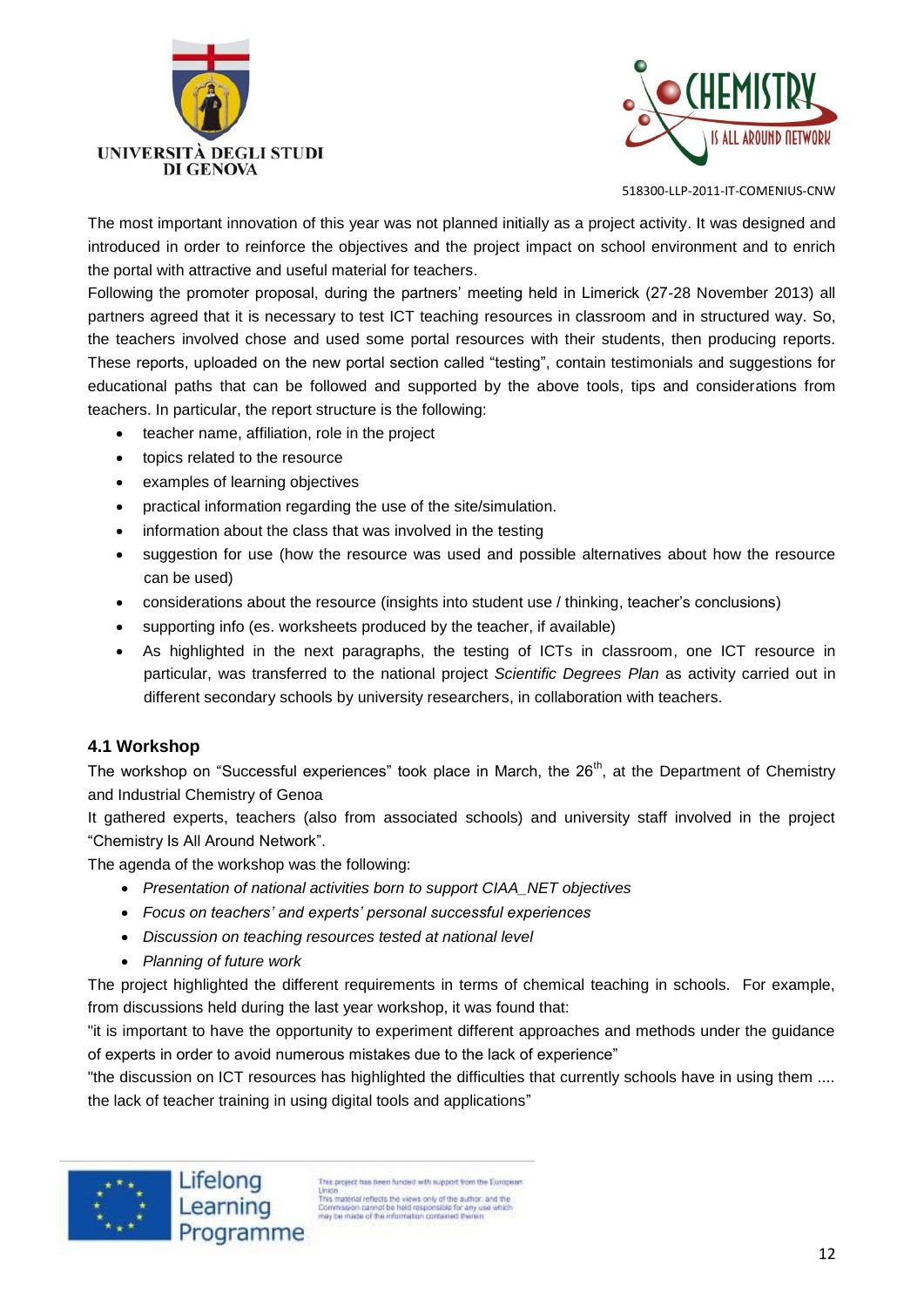



"teachers feel obliged to use them but they do not know how to make them effective for learning"

Accordingly, teacher suggestions were transferred to some activities of the national project *Scientific Degrees Plan (PLS)-Chemistry Area* in order to give a concrete answer to the needs expressed in the framework of the European project (EP).

The workshop started presenting two of them.

*1. Presentation of national activities born to support CIAA\_NET objectives*

The first PLS activity is a course held by Prof. Alberto Regis, who has the role of expert in the CIAA\_NET project and the role of training Chemistry teachers in his life. The training course was about the chemical bond and was characterized by the design of worksheets by the collaboration of the teachers involved and Prof. Regis. Alberto Regis, presenting the course, underlined that teachers need to learn how to build by themselves the tools they will use.

The second PLS task is about using ICTs in teaching Chemistry: for this task, *tavolaperiodica.it* was chosen; the site was introduced to secondary school students of different Institutes during a two-hour lesson in a computer classroom.

The initiative, that is described more in detail in the next paragraph, showed a positive effect on teachers and students.

*2. Focus on teachers' and experts' personal successful experiences*

Roberto Antiga, a teacher of an associated lower secondary school, presented a significant experiment created with his class on the topic of thermal conductivity. Students designed and built a lab activity to study the thermal conductivity of four materials: iron, aluminum, copper and wood.

Following the report by Roberto Antiga, the participants discussed the importance of a teaching laboratory where students can also be designers, and the benefits of joining this experimental activity to a simulation with the purpose of deepening.

The simulation should give the possibility to repeat virtually the experiment but choosing among several less common materials in order to obtain a meaningful comparison to discuss the properties of metals and non-metals. Then, the possibility of finding such a simulation was discussed.

*3. Discussion on teaching resources tested at national level*

During the afternoon session of the workshop, the participants were divided into 2 groups. The composition of each group was not accidental but chosen in order to have an expert and at least one exponent for each grade of school.

The first group, led by Elena Ghibaudi (the expert), discussed the subject "properties of substances" and examined it vertically through the experience of the participants.

Particularly significant were the experiences presented by Anna Pavan (associated lower secondary school) who pioneered the use of digital resources in supporting experimental activities, lectures or as a tool to organize group works.

The second group, led by Alberto Regis, discussed the topic "food", in this case also dealt vertically through the experience of participants: from simple macroscopic treatment of key nutrients carried in primary school, the discussion was led to set up principles of biochemistry at the upper secondary school.



his project has been funded with support from the European Union.<br>
This material reflects the views only of the author, and the<br>
This material reflects the hidd responsible for any use which<br>
may be made of the information contained therein.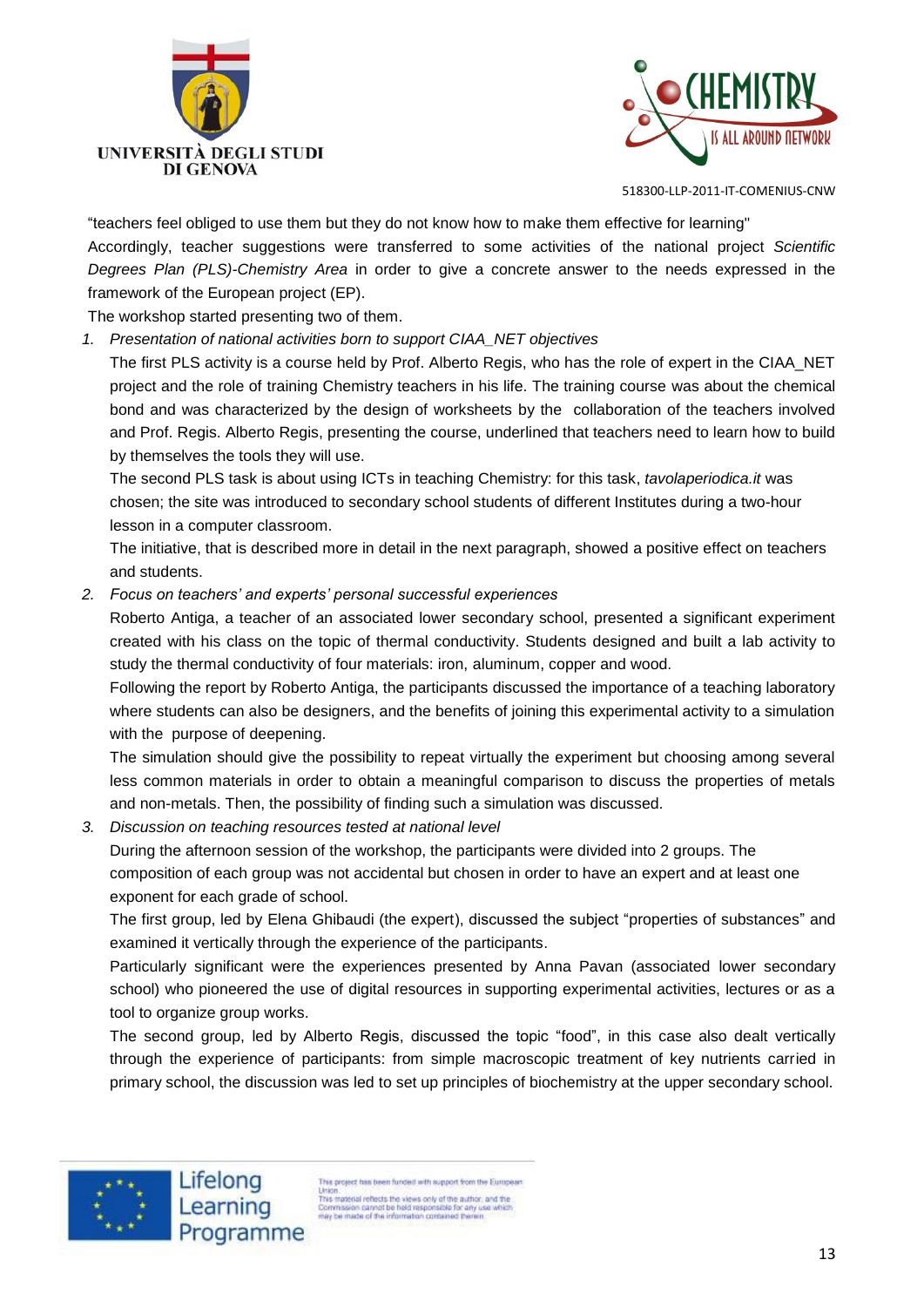



At the conclusion of the discussions, both groups listed the pros and cons of the tools used. They agree that:

- digital tools should be interactive, so as to stimulate the active involvement of the student
- a digital tool cannot be an instrument of self-learning: it cannot replace the teacher and cannot replace the laboratory, but it can be a deepening or a help for students with special educational needs
- it is better to use a digital instrument that deals with few concepts in a clear and focused way
- digital resources can and should be interdisciplinary tools; for example, to learn foreign languages while studying science and vice versa
- attention to the representations of the microscopic level, that digital resources offer: they are powerful tools but they must be adapted to the user's level or they risk to distort completely what you want to convey.
- *4. Planning of future work*

On the basis of the above considerations, experts and teachers discussed about the possibility of performing a teaching resource, as future and concluding work of the project. The resource should be organized in three levels of deepening and modeling: 1.suitable for primary school, 2.suitable for lower secondary school and 3. suitable for upper secondary school. It should include simulations with possibility of choosing among more variables and interactive questionnaires. The subject of the resource has been chosen considering the most dealt topics at school, the need of verticality starting from primary school and the personal experience of the participants. Accordingly, the agreed topic was solubility.

## **4.2 Testing of ICTs**

The seven ICT resources tested till now are briefly described in terms of practical information regarding the use of the resource and the considerations made by the teacher.

#### **Balloons and static electricity + Circuits + John Travoltage (from PhET site) [3]**

The three simulations were used in order to integrate frontal lessons about electricity: electric charges in materials, static electricity and electricity associated to circuits.

- At first, by using the whiteboard (no computer lab was available), the teacher showed the collection of simulations available on PhET site and how to use them.
- Then, students were asked to explore PhET site, individually at home. Their task was to search and try simulations inherent to electricity and give an assessment about the possibility of using them to better understand the contents learned in class.
- The results of their work were discussed in class: some simulations were rejected because not clear for them or because the animation did not work. Three simulations were considered positively and used in class with the whiteboard:
- balloons and static electricity
- John Travoltage



is project has been funded with support from the European Union.<br>This material reflects the views only of the author, and the<br>Commission cannot be hield responsible for any use which<br>may be made of the information contained therein.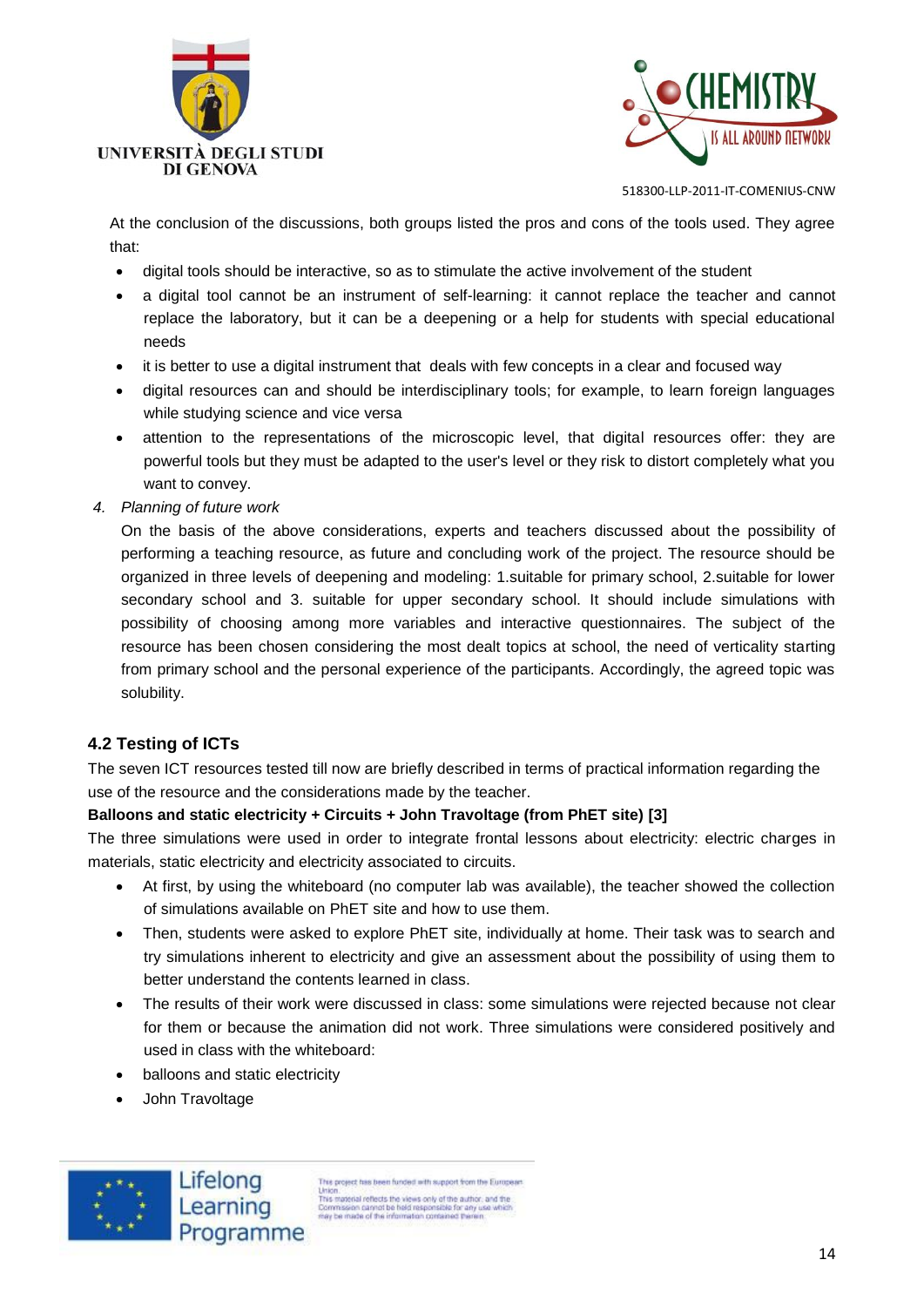



- signal circuit
- Some experiments suggested by the simulations were performed also practically: teachers and students together planned the experiences to carry out and the needed materials were brought from home. Easy activities about static electricity were realized with balloons, wool, plastic, glass and other materials in order to confirm and deepen what showed by the simulation. A basic circuit was also built in class.
- As conclusion, students, divided in groups, summarized the performed work and drawn their conclusions writing a brief report.
- A short summary of the reports was produced as PPT presentation with the whiteboard and with the collaboration of the whole class (supporting info).

The resource provided interesting insights to undertake, with the lab approach, a path of observation about the concept of electricity. Moreover, simulations give the possibility of planning more interactive lessons, where the student has an active role and feels to be protagonist with the teacher and schoolmates.

The whiteboard support was very important to make the work easier and more interactive: simulations can be analyzed and used autonomously at home, but a work in class under the guidance of the teacher is fundamental to fix the concepts and avoid misconceptions.

## **Biochemistry Unit [21]**

Before starting the work with the resource, the teacher briefly introduced pupils to nutrients.

The resources used are those of section red, orange and yellow and the modality of use can be summarized as follows:

- Autonomous exploration of the resource, by the student, supported by a questionnaire survey on the interest and interactivity of the same
- Use of simulations accompanied by structured sheets provided by the teacher
- Work of review and summary of the activities with task to be carried out in small groups at school or at home
- Implementation of laboratory activities to reply virtual simulations proposed in the resource (i.e to check the solubility of glucose and starch in water)
- Translation from English to Italian of sections of the resource with particular attention to the specific scientific language.

The distrust in the use of the resource in a foreign language was overcome by the easiness in translating the scientific terms. In addition, the use of the resource in small groups provided a valuable opportunity for cooperative learning activities.

The results obtained in the final evaluation of the learning supported by the resource Biochemistry were definitely positive.

Before using interactive sections, a preliminary survey on students' spontaneous conceptions could be done.

**Chemistry at home [22]**

The resource was used in the following way:



is project has been funded with support from the European Union.<br>This material reflects the views only of the author, and the<br>Commission cannot be hield responsible for any use which<br>may be made of the information contained therein.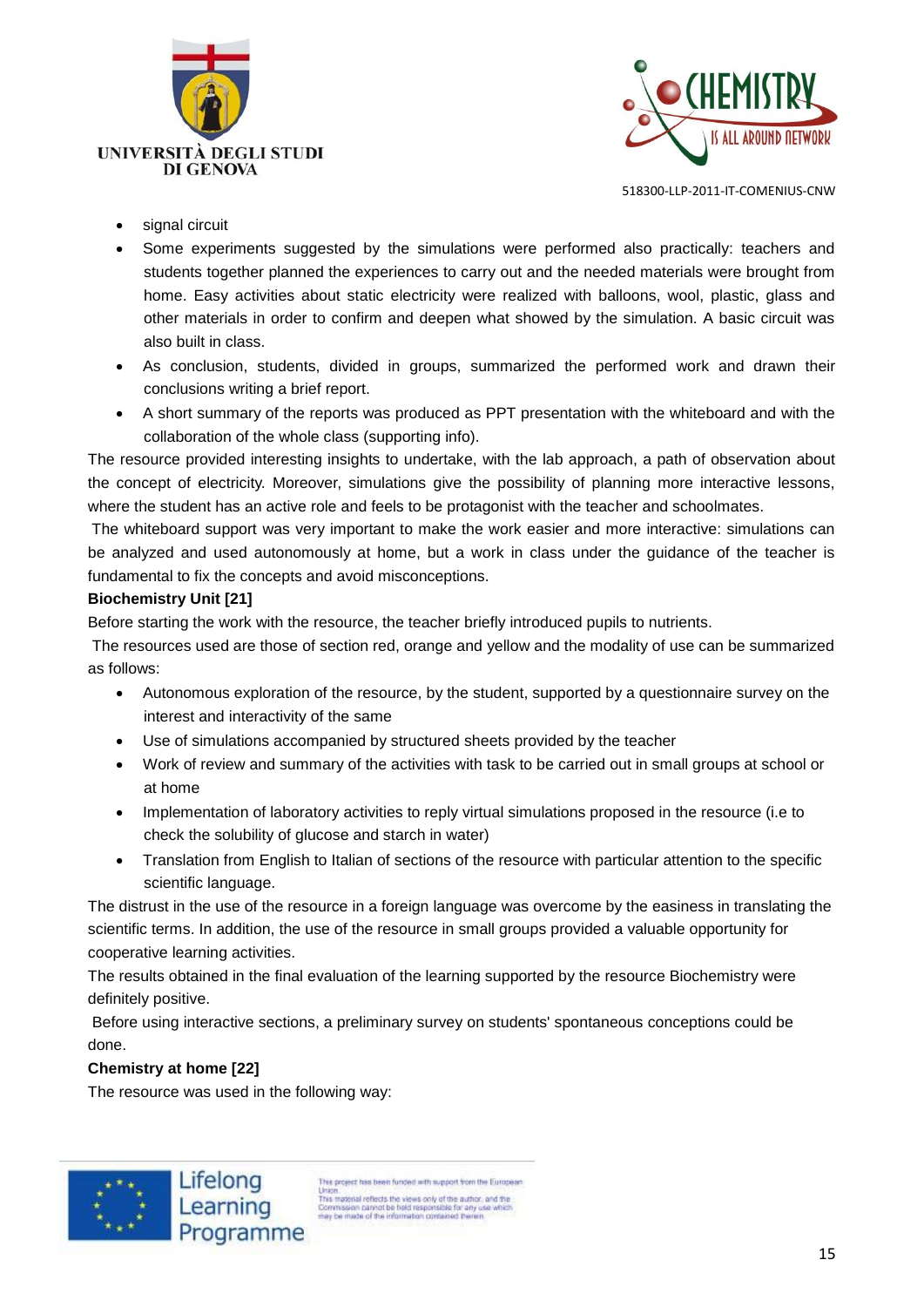



- 1. Pupils in the class, divided into groups, explored part of the resource (chemical substances in food) focusing on the reaction between vinegar and baking soda. The purpose of the exploration was to collect information on factors that could affect the reaction itself.
- 2. Each group chose a particular experimental factor to test and organized the experimental activity (how to do it, which materials to take from home..)
- 3. Each group carried out the experimental activity in the classroom, showing it to the other groups.
- 4. Each group produced the scientific report of all the activities (carried out and observed).

The work was carried out with the help of the Comenius Assistant because available in the school. A good alternative is to organize at least part of the activities with the English teacher.

The reaction of students in approaching the resource in English has been positive: it is an effective tool to widen and consolidate students linguistic competence without conflicting with formal English teaching; they showed cooperative attitudes and did not find difficulties in understanding the contents and using the information to organize the practical activities

The resource provided interesting insights to undertake, with the laboratory approach, a path of observation and reflection on a common chemical reaction such as that between vinegar and baking soda.

The availability of the resource in English also represented an opportunity to experience the CLIL (Content and language integrated learning) in building scientific skills.

The support of the whiteboard favored the cooperative learning approach, through continuous moments of sharing between the groups of pupils.

## **Density (from PhET site) [3]**

The resource was used as follows:

- At first the general concept of density was presented as property of objects related to mass and volume. As a first evidence, objects with similar volume but different weight were examined, as well as objects with similar weight but different volume.
- Then using the whiteboard (no computer lab was available), the teacher showed the resource to pupils in order to connect density to the phenomenon of floating and sinking of different materials.
- Thereafter, the resource was used by experiencing the proposed different variables: students, in turns, decided what to change and discussed the results with the rest of the class.
- The teacher asked students to plan a simple experiment with the purpose of reproducing at least partially what outlined in the on-line resource.
- The experiment planned was carried out after bringing from home simple materials. Students calculated density using a balance and the displacement of water when dropping an object. They also tried to identify unknown materials by calculating their density.
- Finally students, divided in groups, summarized the performed work and drew their conclusions writing a brief report.
- A short summary of the reports was produced as PPT presentation with the whiteboard and with the collaboration of the whole class.

The resource provided interesting insights to undertake, with the lab approach, a path of observation and reflection on a material feature (density). In particular, it helps to develop the following skills:



is project has been funded with support from the European Union.<br>This moterial reflects the views only of the author, and the<br>Commission cannot be hild responsible for any use which<br>may be made of the information contained therein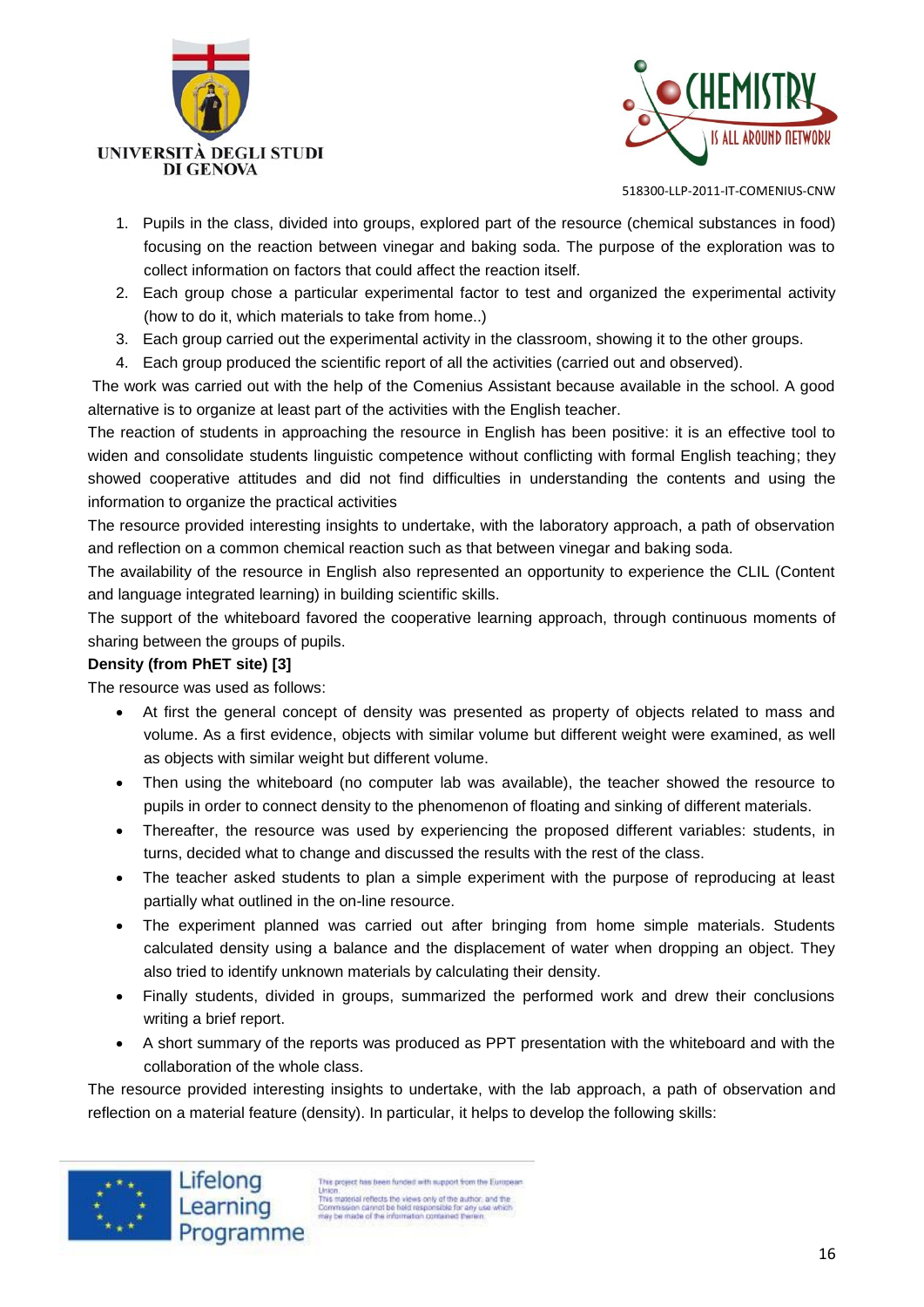



- Measure the volume of an object by observing the amount of fluid it displaces.
- Provide evidence and reasoning on how objects of similar mass can have different volume and on how objects of similar volume can have different mass.
- Identify the unknown materials by tables provided in the simulation.

## **Food Education [23]**

Teacher can organize a scientific 'treasure hunt' in the following way:

- to divide the class into groups of two or three pupils
- to propose open questions about nutrients, to be answered by consulting the site
- to propose a final question connected with the previous open questions
- Who finishes the job can play games about the nutrients present on the site
- At the end groups share their answers and their comments

Worksheets to fill in during the treasure hunt can be produced by the teacher with the treasure hunt generator site (http://www.aula21.net/cazas/cacce.htm), as reported in the example uploaded in the supporting info section.

Pupils performed the task with pleasure, as if it were a game, but also very seriously, trying to get the highest score looking for all the elements necessary to answer the final question.

Navigating the site was easy also for very young pupils, but sometimes the teacher had to mediate some of the concepts unknown to so young students, as "cells", "plastic function", "enzymes" and so on, however they focused the main nutrients and principles of food education. They showed good cooperative attitudes.

The resource provided interesting insights to undertake a path of reflection on the food pyramid and a proper diet with local seasonal foods.

## **Virtual experiment: viscosity explorer 2012 [24]**

At first it is necessary that students knows the meaning of substance and the state transitions of the matter.

A sequence of actions to use the simulation is the following:

- 1. free and individual exploration;
- 2. analysis of the simulation after that the teacher focused the attention of pupils on aspects to be deepened; in this case the use of the whiteboard is suggested;
- 3. organization of the class in small groups in order to use the simulation in a functional way (see objectives;
- 4. discussion about the opinions of each group while the teacher is summarizing at the whiteboard;
- 5. use of the discussion summary with the aim of producing individual maps that link the new concepts with the old ones
- 6. production of a shared conceptual map from the analysis of the individual maps (even with the whiteboard)
- 7. individual deepening on the single points of the above map in order to prepare the pupils to the study of new topics.

The use of the resource is very intuitive, the English language is not an obstacle for children who had no problems at the time of free exploration. Teacher's intervention was necessary to bring pupils to overcome



his project has been funded with support from the European Union<br>This material reflects the views only of the author, and the<br>Commission cannot be hield responsible for any use which<br>may be made of the information contained therein<br>may be made of the information contained therein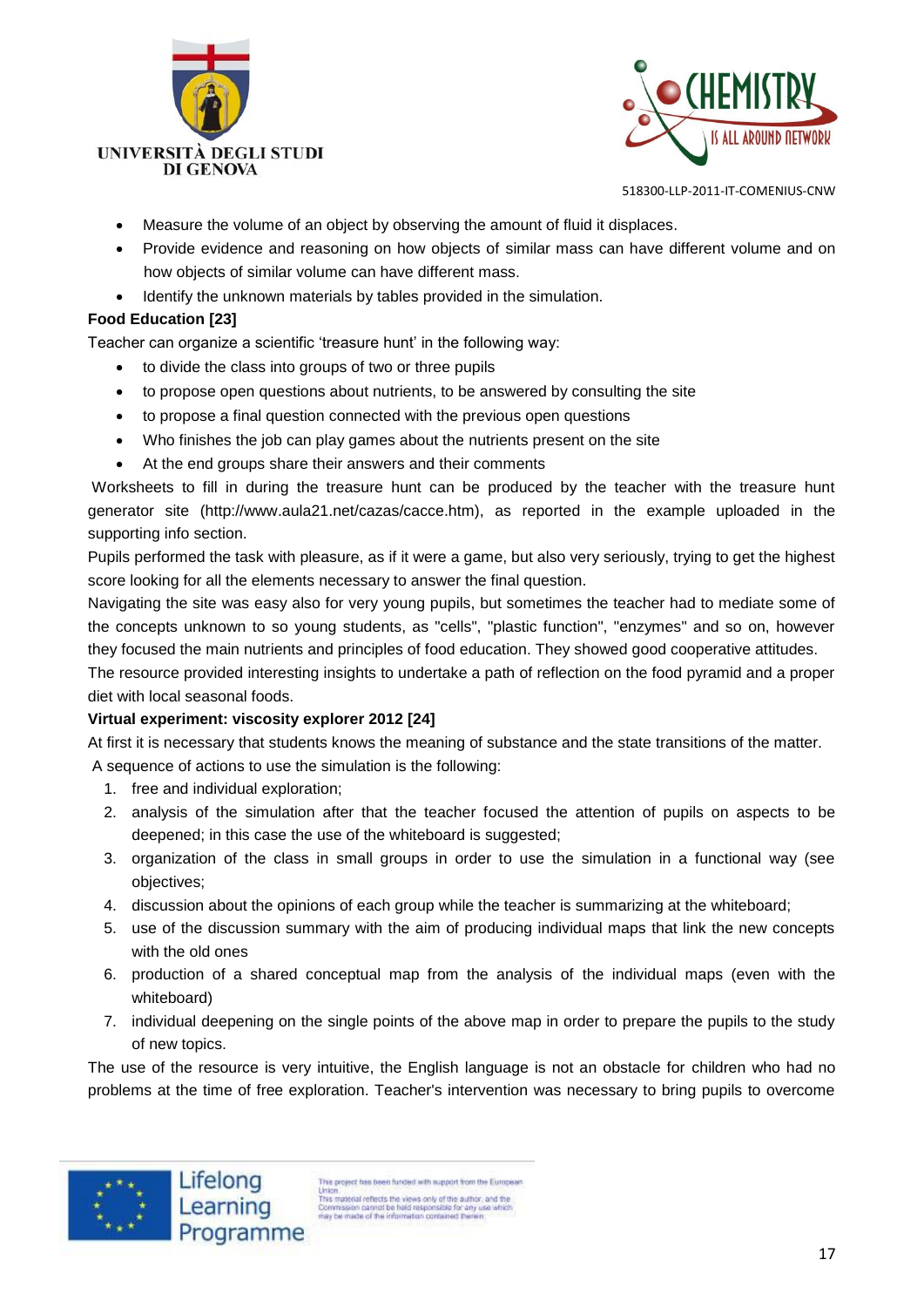



the playful aspect and make them concentrate on a functional use of simulation in the construction of new knowledge, connected to prior learning.

Work in small groups (pairs or at most three children per computer) helps to control the use of simulation in order to discover the characteristics of the substances, the effects of heat on them or similar thus coming to few conclusions and links with the knowledge built into earlier stages of the course.

The simulation puts children in front of the implementation of what was suggested, analyzed and studied earlier during the course, as to make it easier to understand and to provide references for a stable storage.

# **Tavolaperiodica.it [25]**

The resource was used as tool of deepening of metals, topic presented by the teacher with frontal lessons.

- At first, the class explored the resource by using the whiteboard in order to understand the structure of the site and its contents.
- As homework, some students were asked to search information about the periodic table of elements, the others about metals.
- In the classroom, collected information were discussed and shared
- Then the resource was explored focusing the attention on metals and on extraction of metals from ores: under the guidance of the teacher, they discussed videos and related explanatory texts.
- Using objects of common use brought from home (copper wires, aluminum sheets and tins, nails etc.), direct observation of some metals and analyses of their characteristics was done.
- A simple experiment was suggested by the teacher in order to show that metals can react with other substances: reaction of the aluminum put in protracted contact with an even weak acid, such as lemon juice. Students decided what to bring from home and performed the experiment at school.
- As conclusion, students, divided in groups, summarized the performed work and drawn their conclusions writing a brief report.
- A short summary of the reports was produced as PPT presentation with the whiteboard and with the collaboration of the whole class
- The resource is useful because:
- it is rich of videos that can be commented by teacher and students. Videos are not only of chemical reactions but also about properties of some simple substances.
- Text are simple and students do not find difficulties in understanding them
- The site is simple but rich of contents and each one can find links with curricular topics
- The site is suitable for upper secondary school students, but it can be used fruitfully also at lower secondary school. In this case the guidance of the teacher is fundamental in order to select and use only sections that can be understood by so young students.

Moreover, as mentioned in the paragraph 5.1, the testing of Tavolaperiodica.it was included in the national project PLS and carried out by Laura Ricco. The objective was not only to encourage teachers to introduce ICT resources, but to help introducing them in a meaningful way, so that they are not disconnected but used in synergy with other educational approaches, from the traditional lesson to the lab. The site Tavolaperiodica.it was chosen because it is a very simple but effective resource that provides in-depth prompts and concerns a traditional subject of the secondary school curriculum: the periodic table of the



Lifelong Learning Programme

is project has been funded with support from the European Union.<br>This material reflects the views only of the author, and the<br>Commission cannot be held responsible for any use which<br>may be made of the information contained therein.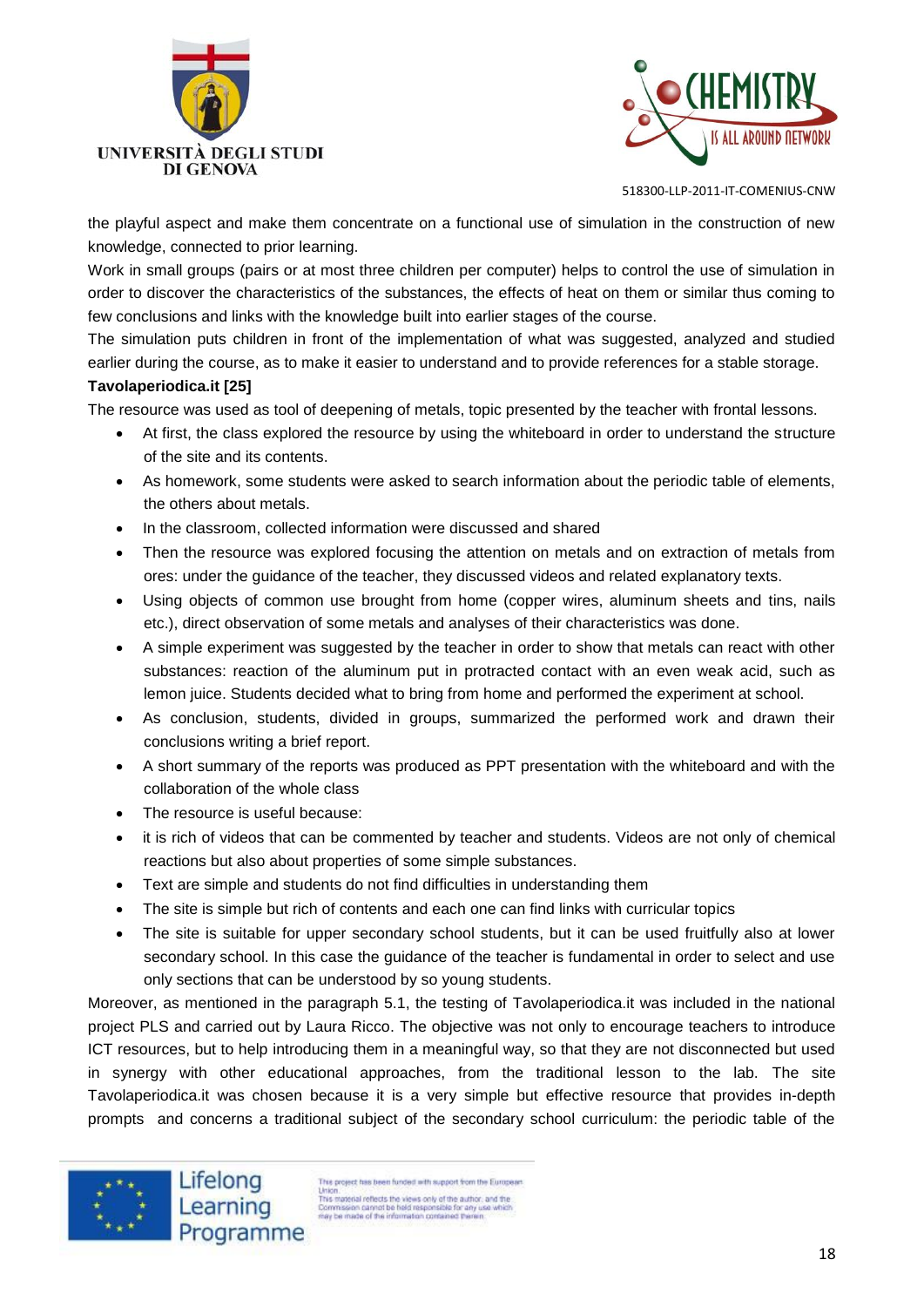



elements. It was introduced to secondary school students during a two-hour lesson that took place entirely in a computer classroom.

The activity combined the resource with different teaching approaches: discussion in small groups, the deduction based on video observation, references to history, contact with samples of real substances in ordinary or less ordinary use, small experimental demonstrations, etc.

This activity did not presume to set up a "model lesson" on the periodic table, but simply wanted to demonstrate how a digital resource can be "naturally" integrated with the traditional teaching, providing indepth insights, or clarifying the contents, or showing a way to convey the attention where the traditional lesson struggles.

The initiative showed a positive effect on teachers and students: Laura Ricco met 10 enthusiast classes (9 classes of upper secondary school and 1 class of lower secondary school) that answered positively to a question about the motivating role of the experience. Finally, a focus group with teachers involved in the activity and with colleagues working at the Department of Education was carried out in order to discuss about results, impressions and adoption of the resource as tool to teach elements and the periodic table.

## **5. Conclusions**

The last year of the project has been assessed by the national team as the most interesting and engaging.

The theme of the successful experiences involved teachers in research and evaluation of tools to use with students. They could present their experiences and compare them with those of colleagues, thanks to the national workshop held in March; here, the discussion with experts revealed strengths and weaknesses in the teaching of each one, gave new ideas for improvement and strengthened collaborations.

The testing of some ICT resources, chosen among those uploaded on the portal database, gave further substance to the project, reinforcing the objectives and the impact on schools.

We believe that the rich database of successful experiences and of ICT resources, that were the subject of intense work by qualified teams from different countries, is very significant nowadays, not only for Italian teachers, but for all those who deal of science education in Europe.

In 2000, the European Union started a process well known as the "Lisbon Strategy": it is a system of reforms that spans all fields of economic policy, but its main characteristic is that for the first time the themes of knowledge are identified as fundamental. Subsequently, in 2006, the European Parliament and the Council invited the Member States to develop, as part of their educational policies, strategies aimed to grow in young students the eight key competences that may constitute a basis for further learning and a solid preparation for adult and working life.

Italy conformed with a reform of the school system that finds its latest version in the New National Guidelines of 2012. Text outlines the duty of a new education, based on the development of competences: all schools will have to adapt, starting from primary school, designing curricula to comply. All this led to the urgent need to change the teaching methodology, to resort to new and more appropriate educational tools and to design, collaborating vertically.

In this new panorama of Italian educational system (but also European), primary school is not only the starting point of education, but its pillar: the educational objectives and the student's profile at the end of the



Lifelong<br>Learning is project has been funded with support from the European Union<br>
This material reflects the views only of the author, and the<br>
This material reflects the views only of the author, and the<br>
Commission cannot be hisld responsible for any use which<br>
may be made of the information co Programme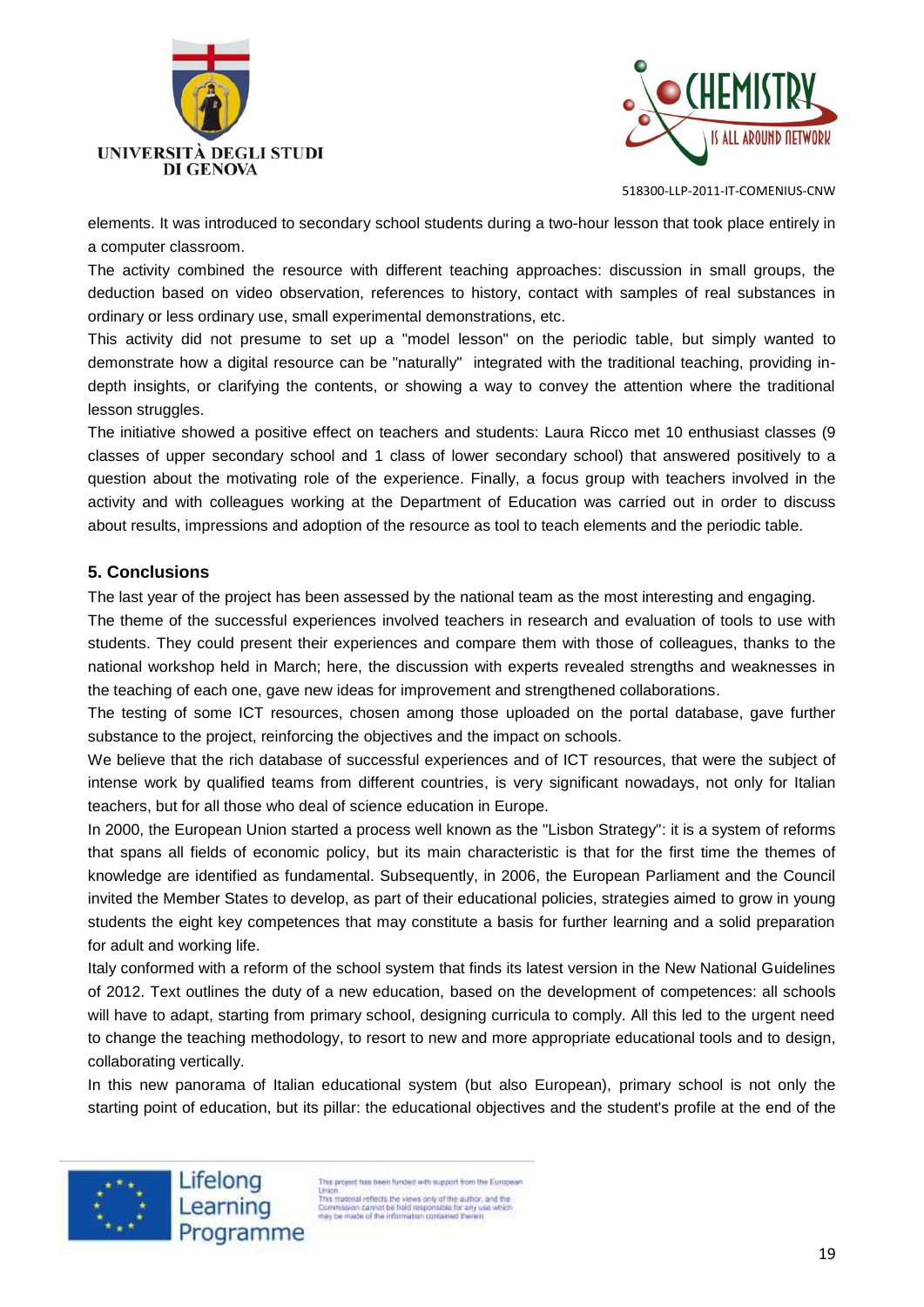



five years are crucial to a proper development of competences in the following grade levels and to properly set up the basics of the different disciplines. It is essential that the approach to science, even more chemistry, takes place in the early years of school, when the child is curious and observant to everything around him. Look carefully and try to design around what nature daily offers, stimulates the mind that, if properly guided, can be arranged to process scientifically each event and any information it receives. At this level, the study of chemistry will no longer be tiring, but exciting.

The choice of successful experiences and the testing of digital resources tried to be as consistent as possible with what above discussed, involving teachers and students of all school grades and stimulating the collaboration between them.

# **6. References**

- [1]<http://www.indicazioninazionali.it/J/>
- [2]<http://www.zanichelli.it/home/>
- [3]<https://phet.colorado.edu/it/>
- [4] [http://chemistrynetwork.pixel-online.org/SMO\\_database\\_scheda.php?art\\_id=27&lop=6&put=&tar=&q=](http://chemistrynetwork.pixel-online.org/SMO_database_scheda.php?art_id=27&lop=6&put=&tar=&q)
- [5]<http://www.progettolaureescientifiche.eu/>
- [6]<http://www.lescienze.it/>
- [7]<http://magazine.linxedizioni.it/>
- [8]<http://nuovasecondaria.lascuola.it/>
- [9]<http://www.soc.chim.it/divisioni/didattica/cns>
- [10]<http://www.britishcouncil.org/sites/britishcouncil.uk2/files/youth-in-action-keycomp-en.pdf>
- [11] [http://media.pearsonitalia.it/0.077321\\_1363012055.pdf](http://media.pearsonitalia.it/0.077321_1363012055.pdf)
- [12]<http://www.soc.chim.it/sites/default/files/Indicazioni%20per%20la%20Scuola%20Primaria.pdf>
- [13[\]http://www.soc.chim.it/sites/default/files/Indicazioni%20per%20la%20secondaria%20di%20I%20grado.pd](http://www.soc.chim.it/sites/default/files/Indicazioni%20per%20la%20secondaria%20di%20I%20grado.pdf) [f](http://www.soc.chim.it/sites/default/files/Indicazioni%20per%20la%20secondaria%20di%20I%20grado.pdf)
- [14] [http://www.soc.chim.it/sites/default/files/users/div\\_didattica/PDF/2004-5.pdf](http://www.soc.chim.it/sites/default/files/users/div_didattica/PDF/2004-5.pdf)
- [15] [http://is.pearson.it/wp-content/uploads/2013/09/Articolo\\_Crescere-in-dimensione-europea\\_risorse-](http://is.pearson.it/wp-content/uploads/2013/09/Articolo_Crescere-in-dimensione-europea_risorse-Chemistry.pdf)[Chemistry.pdf](http://is.pearson.it/wp-content/uploads/2013/09/Articolo_Crescere-in-dimensione-europea_risorse-Chemistry.pdf)
- [16] [https://www.soc.chim.it/sites/default/files/users/div\\_didattica/PDF/CnS\\_fascicolo\\_5\\_2012.pdf](https://www.soc.chim.it/sites/default/files/users/div_didattica/PDF/CnS_fascicolo_5_2012.pdf)
- [17]<http://educa.univpm.it/laboratorio/prespe.html>
- [18] [https://www.soc.chim.it/sites/default/files/users/div\\_didattica/PDF/2008-4.pdf](https://www.soc.chim.it/sites/default/files/users/div_didattica/PDF/2008-4.pdf)
- [19] [https://www.soc.chim.it/sites/default/files/users/div\\_didattica/PDF/2008-4.pdf](https://www.soc.chim.it/sites/default/files/users/div_didattica/PDF/2008-4.pdf)
- [20] [https://www.soc.chim.it/sites/default/files/users/div\\_didattica/PDF/2008-4.pdf](https://www.soc.chim.it/sites/default/files/users/div_didattica/PDF/2008-4.pdf)
- [21]<http://www.ngfl-cymru.org.uk/eng/index-new.htm>
- [22] <http://www.chemistry-is.eu/>
- [23]<http://www.softwaredidattico.it/EducazioneAlimentare/?/ai000000h.html>
- [24[\]http://www.planetseed.com/flash/science/lab/liquids/visco\\_exp/en/viscosity.htm?width=620&height=500&](http://www.planetseed.com/flash/science/lab/liquids/visco_exp/en/viscosity.htm?width=620&height=500&popup=truein) [popup=truein](http://www.planetseed.com/flash/science/lab/liquids/visco_exp/en/viscosity.htm?width=620&height=500&popup=truein)
- [25] [www.tavolaperiodica.it](http://www.tavolaperiodica.it/)



Lifelong Learning Programme

is project has been funded with support from the European Union<br>This material reflects the views only of the author, and the<br>Commission cannot be held responsible for any use which<br>may be made of the information contained therein.

20